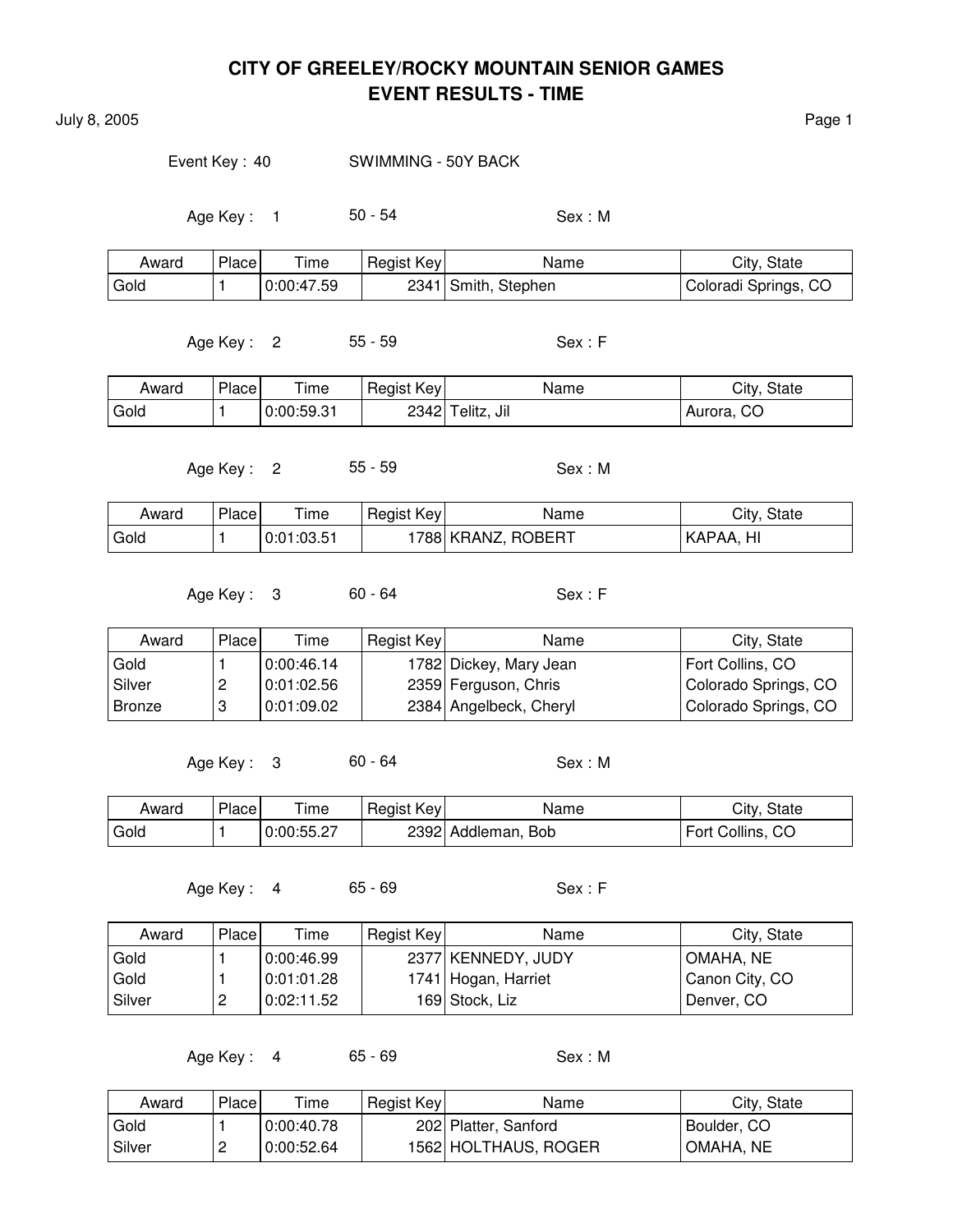July 8, 2005 Page 2

### Event Key: 40 SWIMMING - 50Y BACK

Age Key : 5 70 - 74 Sex : F

| Award  | Place  | Time       | Regist Key | Name                     | City, State      |
|--------|--------|------------|------------|--------------------------|------------------|
| Gold   |        | 0:01:08.07 |            | 2383 Weigand, Jacqueline | Westminster, CO  |
| Silver | റ<br>c | 0:01:12.47 |            | 1570 Eyre, Josepha       | Denver, CO       |
| Bronze | റ<br>v | 0:01:21.52 |            | 978 Gendler, Betty       | Fort Collins, CO |
|        |        | 0:02:27.94 |            | 2380 Owenby, Leona       | Westminster, CO  |

Age Key : 6 75 - 79 Sex : M

| Award  | Place <sub>1</sub> | Time       | Regist Key | Name                | City, State      |
|--------|--------------------|------------|------------|---------------------|------------------|
| l Gold |                    | 0:00:49.64 |            | 2425 Clegern, Wayne | Fort Collins, CO |

Age Key : 7 80 - 84 Sex : F

| Award | Place | ime        | Regist Key | Name              | City, State          |
|-------|-------|------------|------------|-------------------|----------------------|
| Gold  |       | 0:01:33.64 |            | 454 Gatza, Willie | Colorado Springs, CO |

| Award | Place | $T$ ime    | Regist Key | Name              | City, State |
|-------|-------|------------|------------|-------------------|-------------|
| Gold  |       | 0:01:05.46 |            | 530 Wood, Richard | Aurora, CO  |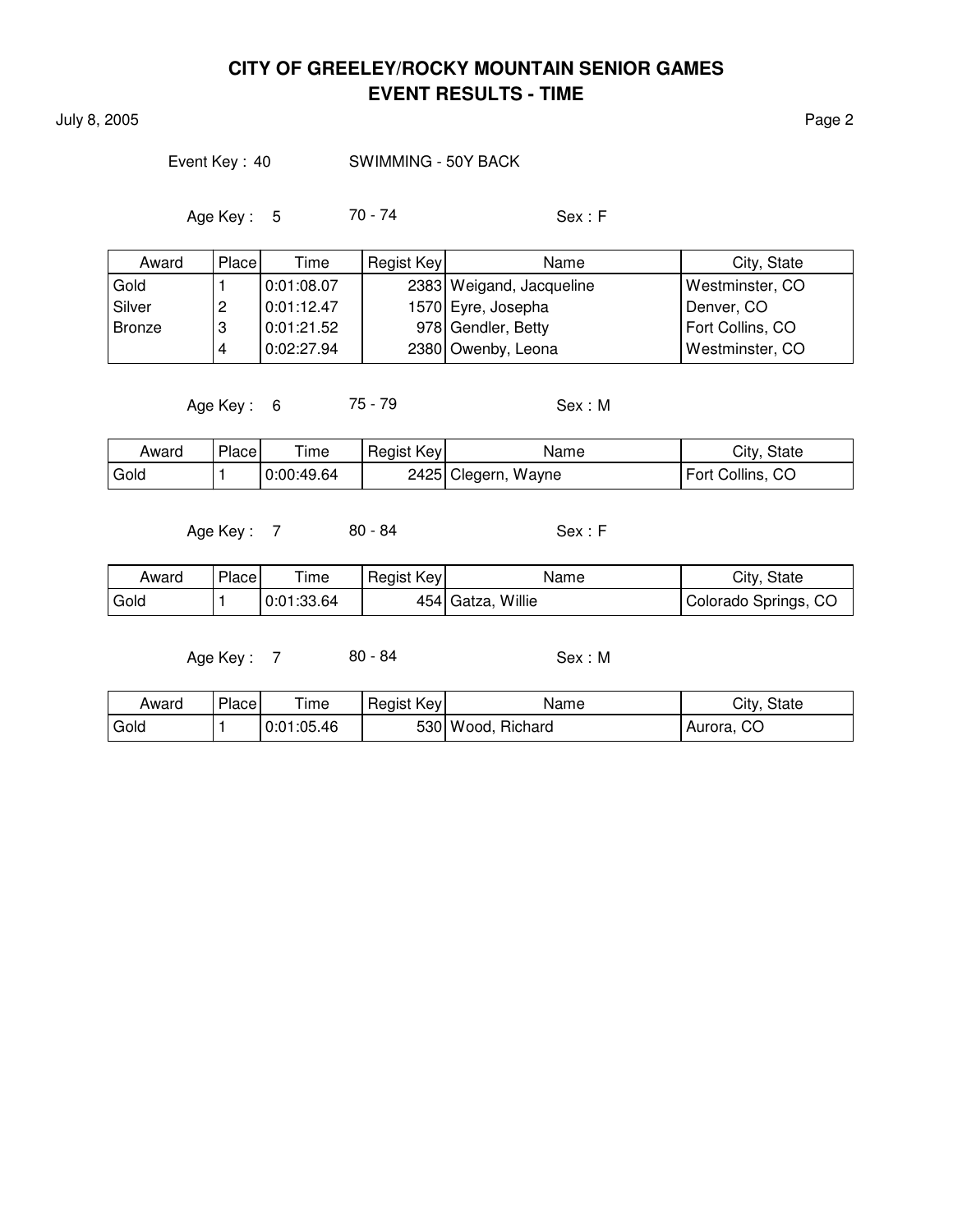July 8, 2005 Page 3

#### Event Key: 41 SWIMMING - 50Y BREAST

Age Key : 1 50 - 54 Sex : M

| Award | Place | Time       | Regist Key | Name                | City, State          |
|-------|-------|------------|------------|---------------------|----------------------|
| Gold  |       | 0:00:44.85 |            | 2341 Smith, Stephen | Coloradi Springs, CO |

Age Key : 2 55 - 59 Sex : F

| Award | Place | ime        | Regist Key | Name             | City, State |
|-------|-------|------------|------------|------------------|-------------|
| Gold  |       | 0:01:03.18 |            | 2342 Telitz, Jil | Aurora, CO  |

Age Key : 2 55 - 59 Sex : M

| Award | Place | Time       | Regist Key | Name               | City, State |
|-------|-------|------------|------------|--------------------|-------------|
| Gold  |       | 0:00:35.71 |            | 460 Carney, Thomas | Golden, CO  |

Age Key: 4 65 - 69 Sex: F

| Award | Place | $\mathsf{r}_{\mathsf{ime}}$ | Regist Key | Name                | City, State    |
|-------|-------|-----------------------------|------------|---------------------|----------------|
| Gold  |       | 0:01:31.99                  |            | 1741 Hogan, Harriet | Canon City, CO |

Age Key: 4 65 - 69 Sex: M

| Award | Place <sub>1</sub> | - -<br>ime | Regist Key | Name                 | City, State |
|-------|--------------------|------------|------------|----------------------|-------------|
| Gold  |                    | 0:00:43.74 |            | 202 Platter, Sanford | Boulder, CO |

Age Key : 5 70 - 74 Sex : F

| Award    | Place | Time       | Regist Key | Name                     | City, State      |
|----------|-------|------------|------------|--------------------------|------------------|
| Gold     |       | 0:00:59.95 |            | 513 Garwood, Kathy       | Fort Collins, CO |
| l Silver | ∠     | 0:01:18.64 |            | 978 Gendler, Betty       | Fort Collins, CO |
| Bronze   |       | 0:01:26.08 |            | 2383 Weigand, Jacqueline | Westminster, CO  |

| Award | Place | ime        | Regist Key | Name              | City, State          |
|-------|-------|------------|------------|-------------------|----------------------|
| Gold  |       | 0:02:20.85 |            | 454 Gatza, Willie | Colorado Springs, CO |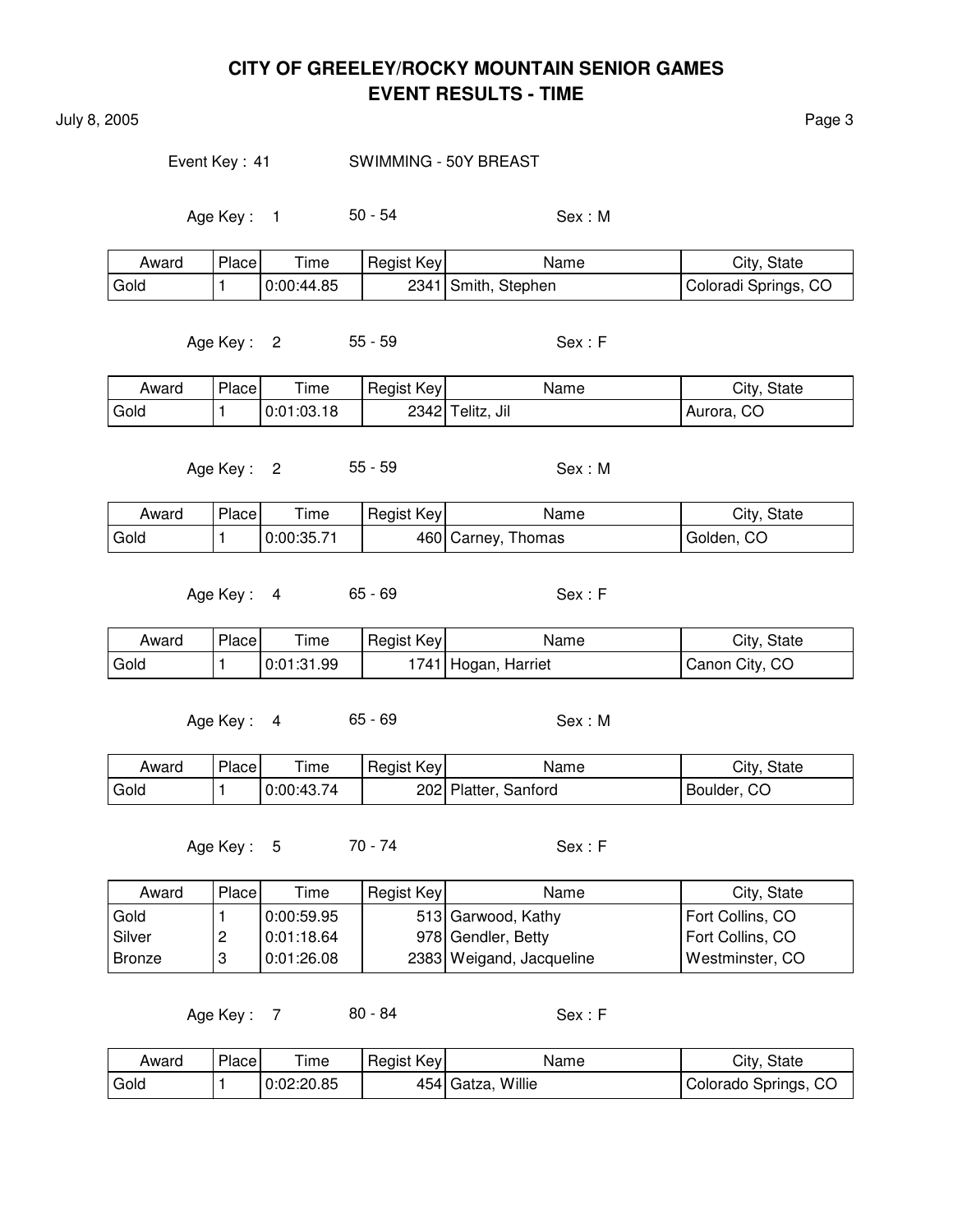July 8, 2005 Page 4

### Event Key: 41 SWIMMING - 50Y BREAST

Age Key : 8 85 - 89 Sex : F

| Award | Place | ÷.<br>ime  | Regist Key | Name                | City, State |
|-------|-------|------------|------------|---------------------|-------------|
| Gold  |       | 0:01:34.72 |            | 2128 Kendall, Betty | Aurora, CO  |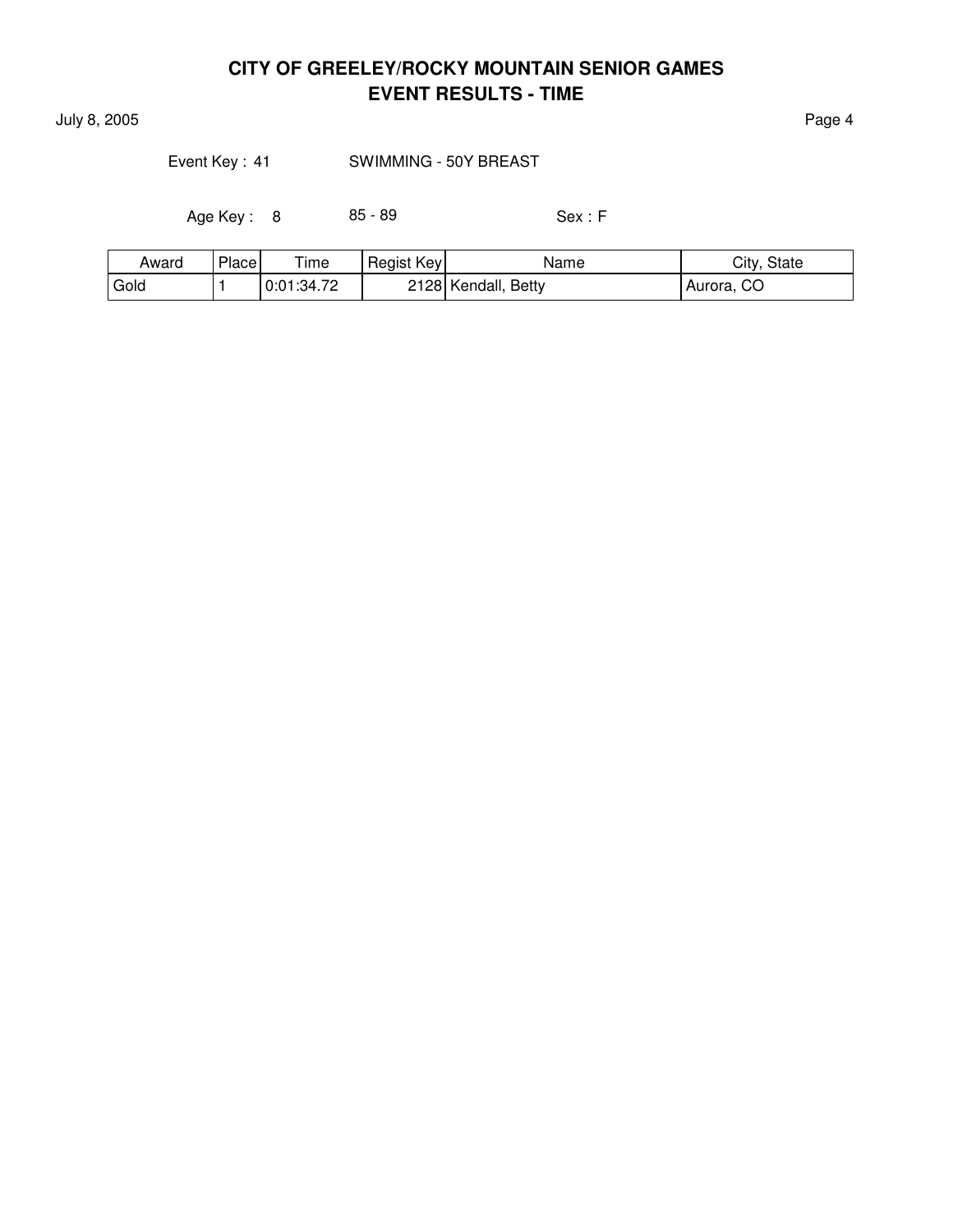July 8, 2005 **Page 5** 

Event Key: 42 SWIMMING - 50Y FLY

Age Key : 1 50 - 54 Sex : M

| Award | Place | Time       | Regist Key | Name                | City, State          |
|-------|-------|------------|------------|---------------------|----------------------|
| Gold  |       | 0:00:53.00 |            | 2341 Smith, Stephen | Coloradi Springs, CO |

Age Key : 2 55 - 59 Sex : M

| Award | Place | $\tau$ ime | Regist Key | Name               | City, State |
|-------|-------|------------|------------|--------------------|-------------|
| Gold  |       | 0:00:32.07 |            | 460 Carney, Thomas | Golden, CO  |

Age Key : 3 60 - 64 Sex : F

| Award  | Place | Time       | Regist Key | Name                    | City, State      |
|--------|-------|------------|------------|-------------------------|------------------|
| l Gold |       | 0:00:52.69 |            | 1782  Dickey, Mary Jean | Fort Collins, CO |

Age Key : 4 65 - 69 Sex : M

| Award | Place | ime        | Regist Key | Name                 | City, State         |
|-------|-------|------------|------------|----------------------|---------------------|
| Gold  |       | 0:00:42.62 |            | 1562 HOLTHAUS, ROGER | <b>NE</b><br>OMAHA. |

Age Key: 5 70 - 74 Sex: F

| Award | Place | $T$ ime    | Regist Key | Name                     | City, State       |
|-------|-------|------------|------------|--------------------------|-------------------|
| Gold  |       | 0:04:30.19 |            | 2383 Weigand, Jacqueline | , Westminster, CO |

| Award | Place | ime        | Regist Key | Name                   | City, State          |
|-------|-------|------------|------------|------------------------|----------------------|
| Gold  |       | 0:02:35.44 |            | Willie<br>$454$ Gatza, | Colorado Springs, CO |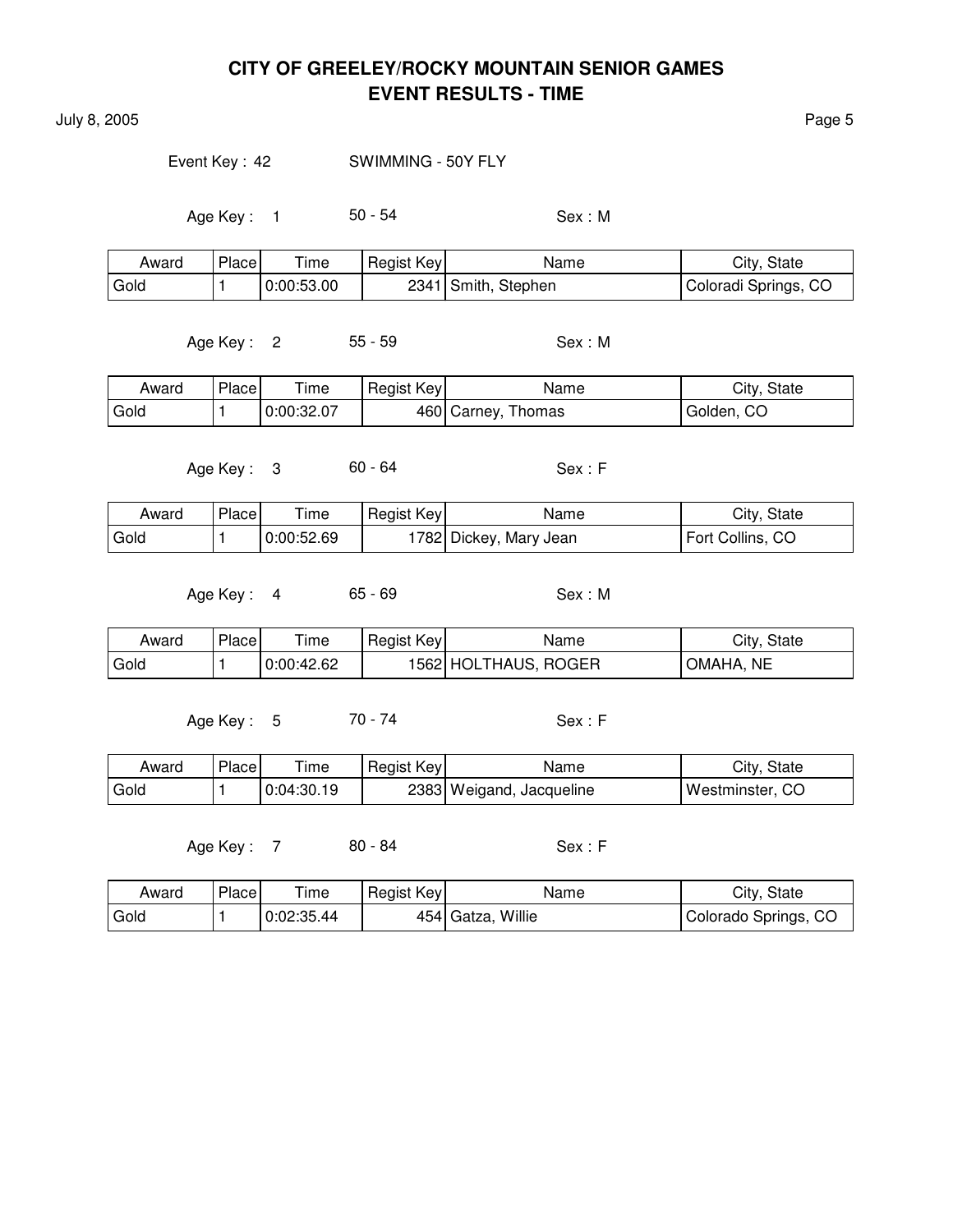July 8, 2005 **Page 6** 

Event Key : 43 SWIMMING - 50Y FREE

Age Key : 1 50 - 54 Sex : M

| Award | Place | $\tau$ ime | Regist Key | Name                | City, State          |
|-------|-------|------------|------------|---------------------|----------------------|
| Gold  |       | 0:00:36.24 |            | 2341 Smith, Stephen | Coloradi Springs, CO |

Age Key : 2 55 - 59 Sex : F

| Award | Place | --<br>ime  | Regist Key | Name             | City, State |
|-------|-------|------------|------------|------------------|-------------|
| Gold  |       | 0:00:46.00 |            | 2342 Telitz, Jil | Aurora, CO  |

Age Key : 3 60 - 64 Sex : F

| Award | Placel | $\tau$ ime | Regist Key | Name                   | City, State      |
|-------|--------|------------|------------|------------------------|------------------|
| Gold  |        | 0:00:40.27 |            | 1782 Dickey, Mary Jean | Fort Collins, CO |

Age Key : 4 65 - 69 Sex : F

| Award | Place | Time       | Regist Key | Name                | City, State    |
|-------|-------|------------|------------|---------------------|----------------|
| Gold  |       | 0:00:39.52 |            | 2377 KENNEDY, JUDY  | I OMAHA. NE    |
| Gold  |       | 0:00:52.46 |            | 1741 Hogan, Harriet | Canon City, CO |

Age Key : 4 65 - 69 Sex : M

| Award  | Place    | Time       | Regist Key | Name                  | City, State |
|--------|----------|------------|------------|-----------------------|-------------|
| Gold   |          | 0:00:34.42 |            | 202 Platter, Sanford  | Boulder, CO |
| Silver | <u>.</u> | 0:00:43.37 |            | 1487 Eberhard, Edward | Greeley, CO |

Age Key : 5 70 - 74 Sex : F

| Award         | Placel | Time       | Regist Key | Name                     | City, State      |
|---------------|--------|------------|------------|--------------------------|------------------|
| Gold          |        | 0:00:43.66 |            | 513 Garwood, Kathy       | Fort Collins, CO |
| Silver        | ←      | 0:00:58.08 |            | 2383 Weigand, Jacqueline | Westminster, CO  |
| <b>Bronze</b> | J      | 0:01:08.17 |            | 978 Gendler, Betty       | Fort Collins, CO |

Age Key: 6 75 - 79 Sex: M

| Award | Place, | ime        | Regist Key | Name                | City, State      |
|-------|--------|------------|------------|---------------------|------------------|
| Gold  |        | 0:00:36.05 |            | 2425 Clegern, Wayne | Fort Collins, CO |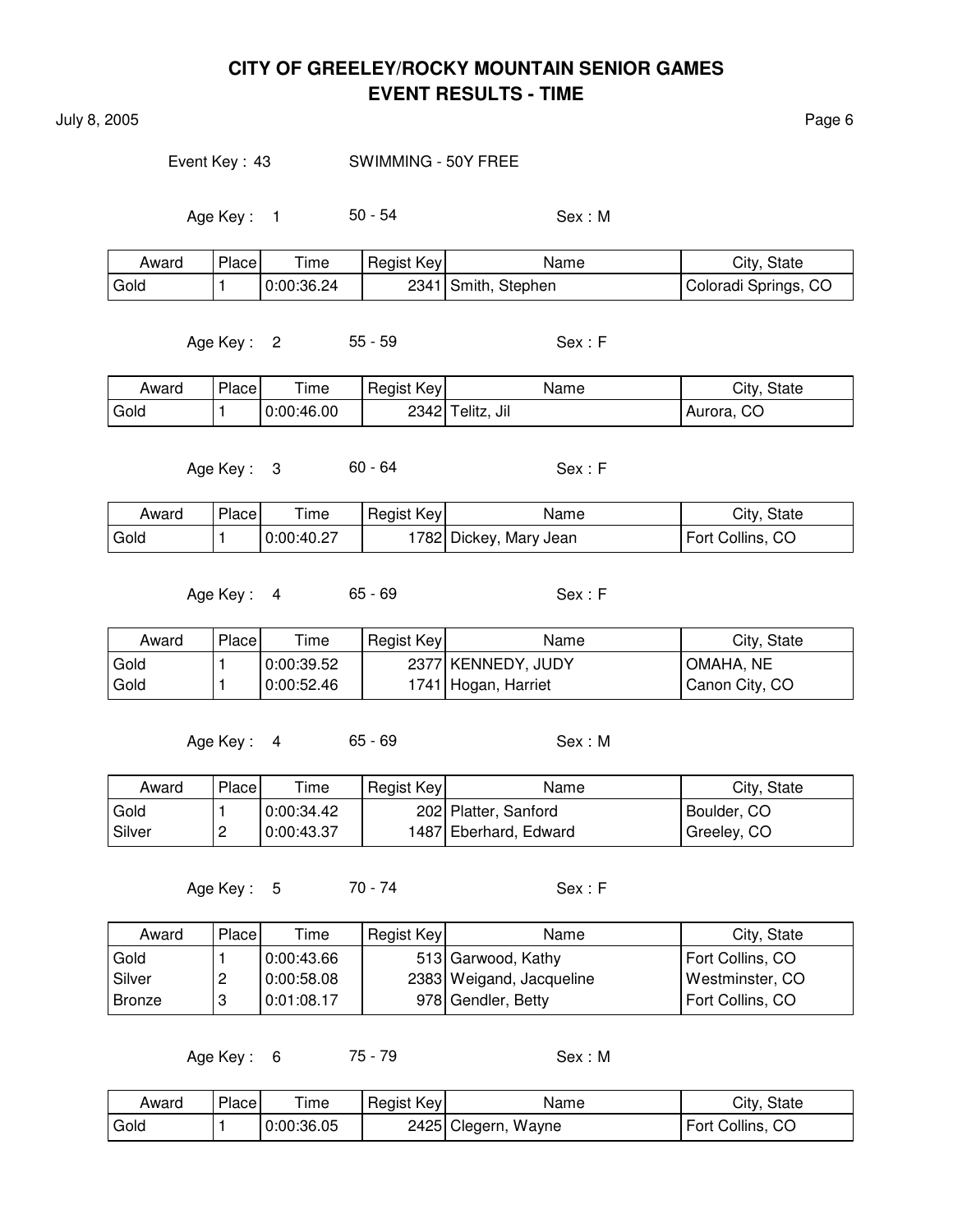July 8, 2005 Page 7

Event Key: 43 SWIMMING - 50Y FREE

Age Key : 7 80 - 84 Sex : F

| Award | Place | Time       | Regist Key | Name              | City, State          |
|-------|-------|------------|------------|-------------------|----------------------|
| Gold  |       | 0:01:11.36 |            | 454 Gatza, Willie | Colorado Springs, CO |

Age Key : 7 80 - 84 Sex : M

| Award | Place | ime        | Regist Key | Name                  | City, State      |
|-------|-------|------------|------------|-----------------------|------------------|
| Gold  |       | 0:00:50.16 |            | 315 Lindberg, Willard | Fort Collins, CO |

Age Key : 8 85 - 89 Sex : F

| Award  | Place | $\tau$ ime | Regist Key | Name                   | City, State          |
|--------|-------|------------|------------|------------------------|----------------------|
| Gold   |       | 0:00:49.86 |            | 2128 Kendall, Betty    | Aurora, CO           |
| Silver | -     | 0:01:26.71 |            | 182 Billingsley, Majel | Golorado Springs, CO |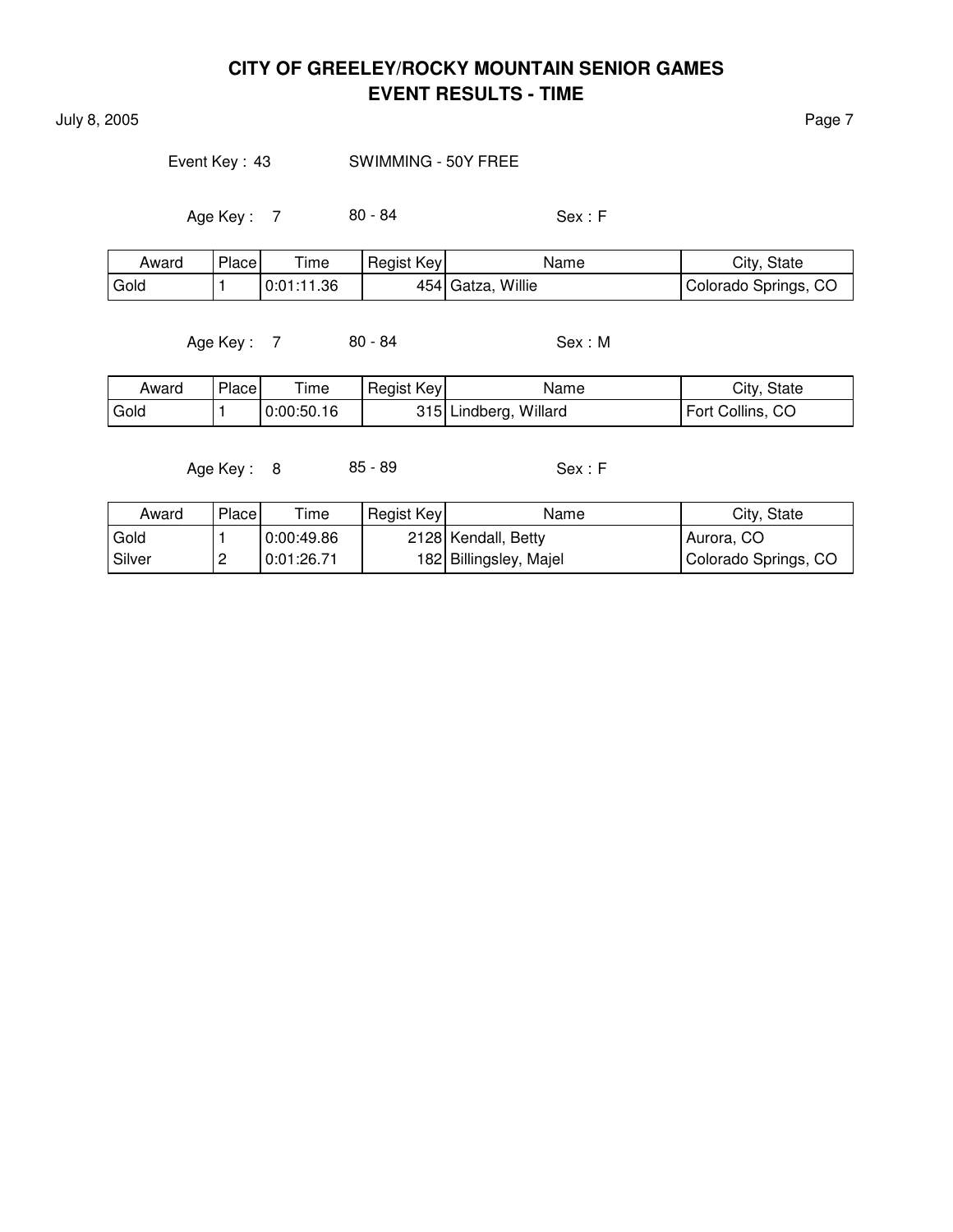July 8, 2005 **Page 8** 

#### Event Key : 44 SWIMMING - 100Y BACK

Age Key : 1 50 - 54 Sex : M

| Award | Place | $\tau$ ime | Regist Key | Name                | City, State          |
|-------|-------|------------|------------|---------------------|----------------------|
| Gold  |       | 0:01:50.39 |            | 2341 Smith, Stephen | Coloradi Springs, CO |

Age Key : 2 55 - 59 Sex : M

| Award | <b>Place</b> | --<br>I ime | Regist Key | Name                     | City, State   |
|-------|--------------|-------------|------------|--------------------------|---------------|
| Gold  |              | 0:02:29.55  |            | , ROBERT<br>`788  KRANZ, | Hı<br>±KAPAA. |

Age Key : 3 60 - 64 Sex : F

| Award  | Place | ime        | Regist Key | Name                    | City, State      |
|--------|-------|------------|------------|-------------------------|------------------|
| l Gold |       | 0:01:43.74 |            | 1782  Dickey, Mary Jean | Fort Collins, CO |

Age Key : 4 65 - 69 Sex : F

| Award  | Place | Time       | Regist Key | Name                | City, State    |
|--------|-------|------------|------------|---------------------|----------------|
| Gold   |       | 0:01:40.95 |            | 280 Oberg, Jane     | Littleton, CO  |
| Silver |       | 0:01:43.97 |            | 2377 KENNEDY, JUDY  | OMAHA, NE      |
| Silver | ←     | 0:02:12.15 |            | 1741 Hogan, Harriet | Canon City, CO |
| Bronze |       | 0:04:35.00 |            | 169 Stock, Liz      | Denver, CO     |

Age Key : 4 65 - 69 Sex : M

| Award    | Place    | Time       | Regist Key | Name                         | City, State          |
|----------|----------|------------|------------|------------------------------|----------------------|
| Gold     |          | 0.01.33.39 |            | 2154 Murray, William (Bruce) | Colorado Springs, CO |
| . Silver | <u>_</u> | 0:01:45.42 |            | 202 Platter, Sanford         | Boulder, CO          |

Age Key : 5 70 - 74 Sex : F

| Award         | Place | Time       | Regist Key | Name                     | City, State      |
|---------------|-------|------------|------------|--------------------------|------------------|
| Gold          |       | 0:02:20.89 |            | 2383 Weigand, Jacqueline | Westminster, CO  |
| Silver        | ▃     | 0:02:26.89 |            | 1570 Eyre, Josepha       | Denver, CO       |
| <b>Bronze</b> |       | 0:03:07.59 |            | 978 Gendler, Betty       | Fort Collins, CO |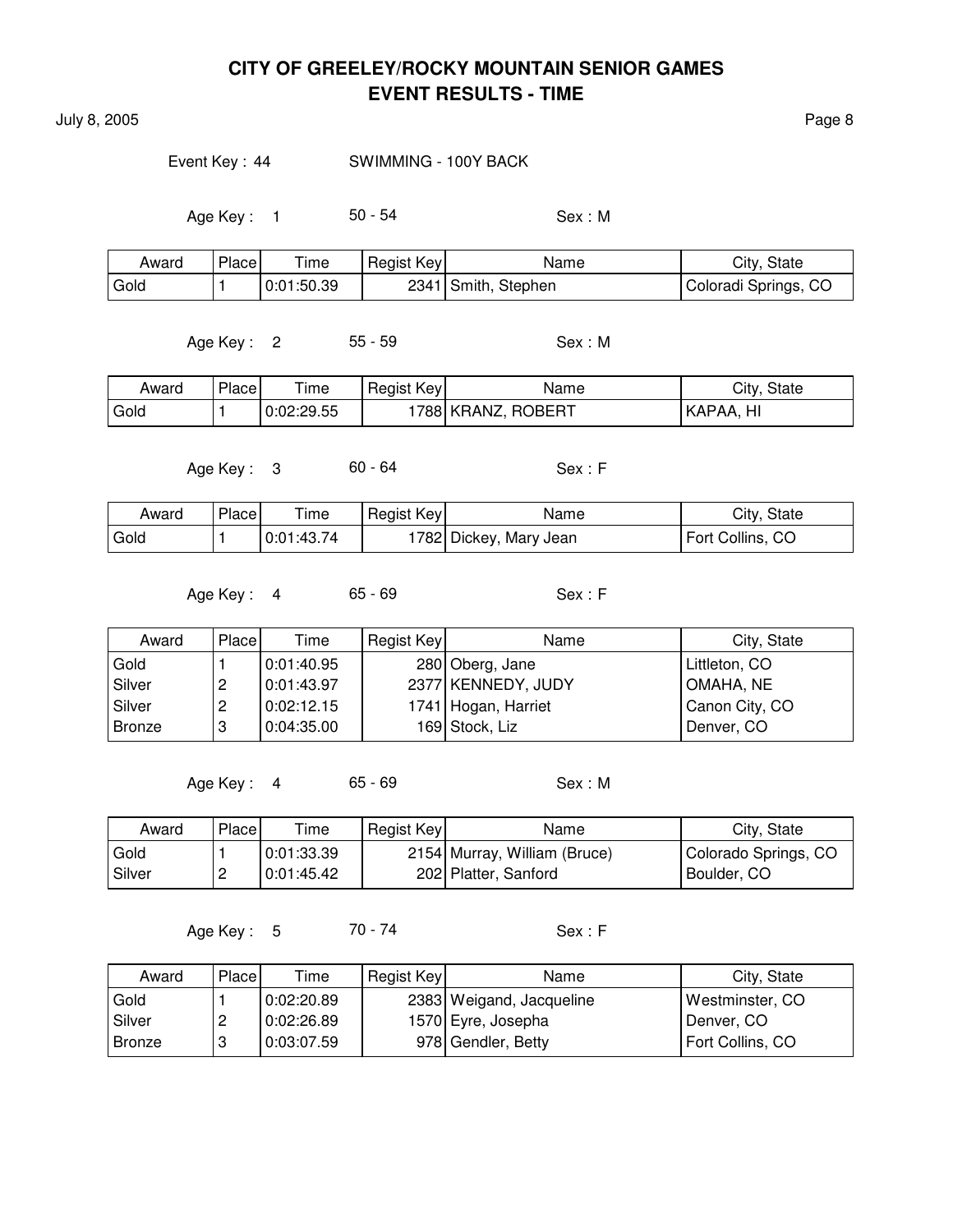July 8, 2005 Page 9

### Event Key: 44 SWIMMING - 100Y BACK

Age Key : 6 75 - 79 Sex : M

| Award  | Place    | Time       | Regist Key | Name                | City, State      |
|--------|----------|------------|------------|---------------------|------------------|
| Gold   |          | 0:01:43.03 |            | 2425 Clegern, Wayne | Fort Collins, CO |
| Silver | <u>_</u> | 0:02:43.33 |            | 136 Whitney, Ken    | Greeley, CO      |

Age Key : 7 80 - 84 Sex : F

| Award | Place | Time       | Regist Key | Name              | City, State          |
|-------|-------|------------|------------|-------------------|----------------------|
| Gold  |       | 0:03:18.35 |            | 454 Gatza, Willie | Colorado Springs, CO |

| Award | Place | $T$ ime    | Regist Key | Name                 | City, State |
|-------|-------|------------|------------|----------------------|-------------|
| Gold  |       | 0:02:12.50 |            | 530 Wood,<br>Richard | Aurora, CO  |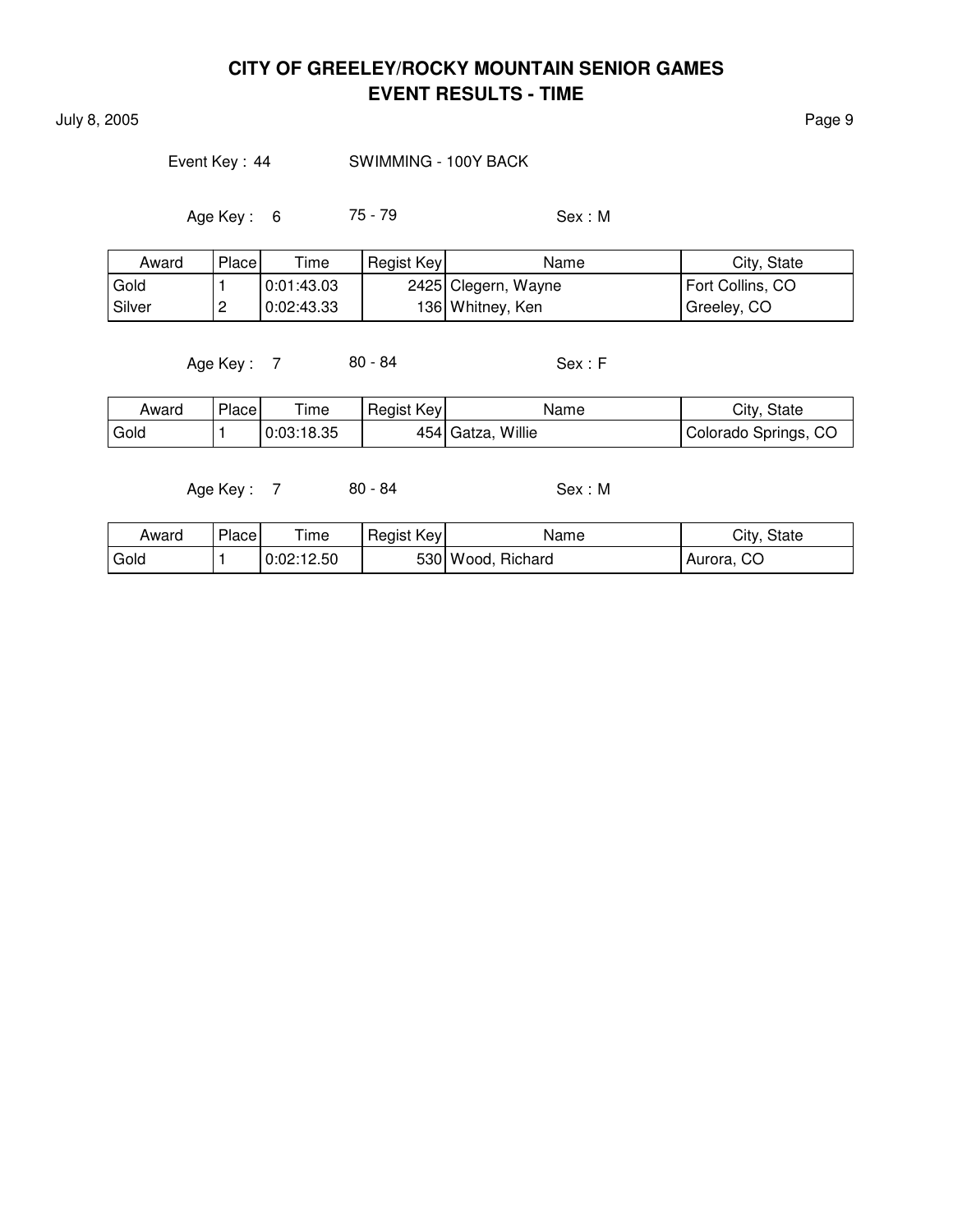July 8, 2005 Page 10

Event Key: 45 SWIMMING - 100Y BREAST

Age Key : 1 50 - 54 Sex : M

| Award | Place | ime        | Regist Key | Name                | City, State          |
|-------|-------|------------|------------|---------------------|----------------------|
| Gold  |       | 0:01:42.88 |            | 2341 Smith, Stephen | Coloradi Springs, CO |

Age Key : 5 70 - 74 Sex : F

| Award         | Place | Time       | Regist Key | Name                     | City, State      |
|---------------|-------|------------|------------|--------------------------|------------------|
| Gold          |       | 0:02:13.50 |            | 513 Garwood, Kathy       | Fort Collins, CO |
| Silver        |       | 0:02:56.32 |            | 978 Gendler, Betty       | Fort Collins, CO |
| <b>Bronze</b> |       | 0:03:10.39 |            | 2383 Weigand, Jacqueline | Westminster, CO  |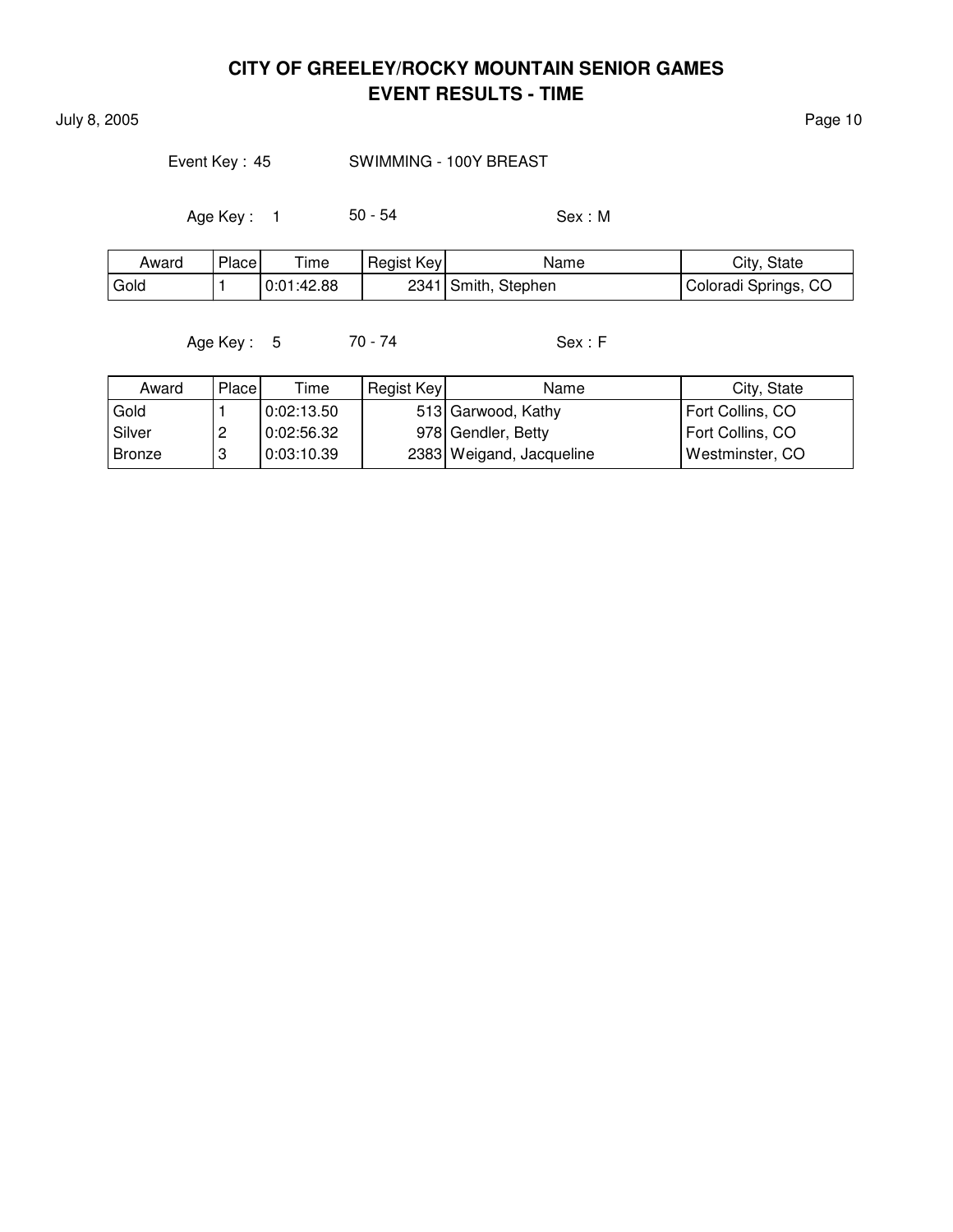July 8, 2005 Page 11

### Event Key: 46 SWIMMING - 100Y FLY

Age Key : 4 65 - 69 Sex : F

| Award  | Place    | Time       | Regist Key | Name               | City, State   |
|--------|----------|------------|------------|--------------------|---------------|
| Gold   |          | 0:01:45.49 |            | 280 Oberg, Jane    | Littleton, CO |
| Silver | <u>_</u> | 0:02:43.87 |            | 232 Smythe, Judith | Boulder, CO   |

Age Key : 4 65 - 69 Sex : M

| Award | Place | Time       | Regist Key | Name                 | City, State |
|-------|-------|------------|------------|----------------------|-------------|
| Gold  |       | 0:01:55.94 |            | 1562 HOLTHAUS, ROGER | OMAHA, NE   |

Age Key : 5 70 - 74 Sex : F

| Award  | Place | ime        | Regist Key | Name                     | City, State     |
|--------|-------|------------|------------|--------------------------|-----------------|
| ' Gold |       | 0:03:14.97 |            | 2383 Weigand, Jacqueline | Westminster, CO |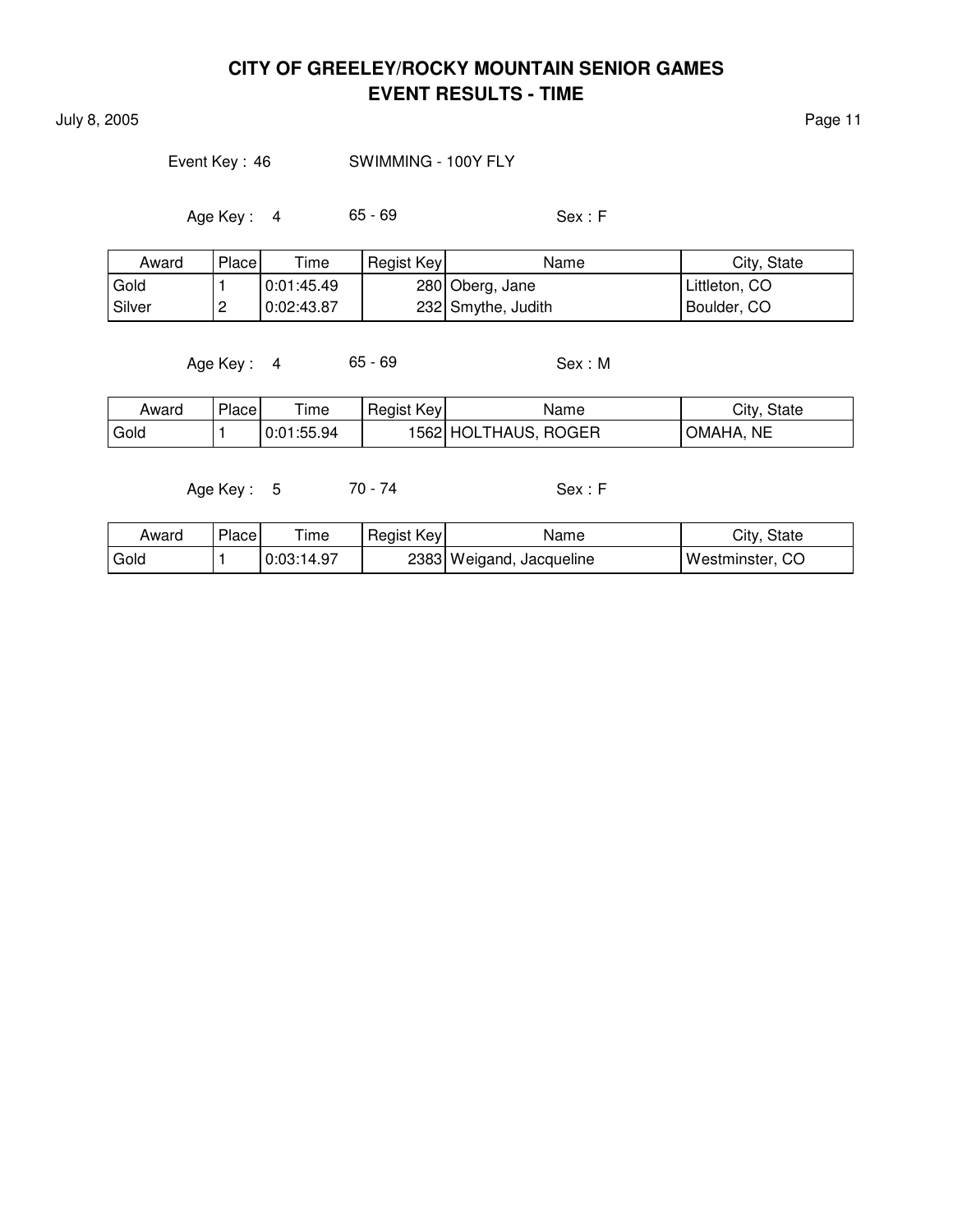July 8, 2005 Page 12

#### Event Key : 47 SWIMMING - 100Y FREE

Age Key : 1 50 - 54 Sex : M

| Award | Place | Time       | Regist Key | Name                | City, State          |
|-------|-------|------------|------------|---------------------|----------------------|
| Gold  |       | 0:01:41.45 |            | 2341 Smith, Stephen | Coloradi Springs, CO |

Age Key : 2 55 - 59 Sex : F

| Award | Place | l ime      | Regist Key | Name             | City, State |
|-------|-------|------------|------------|------------------|-------------|
| Gold  |       | 0:02:01.85 |            | 2342 Telitz, Jil | Aurora, CO  |

Age Key : 2 55 - 59 Sex : M

| Award | Place | $T$ ime    | Regist Key | Name                | City,<br>State |
|-------|-------|------------|------------|---------------------|----------------|
| Gold  |       | 0:02:14.61 |            | 1788  KRANZ, ROBERT | HI<br>KAPAA    |

Age Key : 3 60 - 64 Sex : F

| Award    | Place | Time       | Regist Key | Name                   | City, State          |
|----------|-------|------------|------------|------------------------|----------------------|
| Gold     |       | 0.01.50.93 |            | 2384 Angelbeck, Cheryl | Colorado Springs, CO |
| l Silver | -     | 0:02:09.42 |            | 2359 Ferguson, Chris   | Colorado Springs, CO |

Age Key : 3 60 - 64 Sex : M

| Award | Place | $T$ ime    | Regist Key | Name               | City, State      |
|-------|-------|------------|------------|--------------------|------------------|
| Gold  |       | 0:01:24.71 |            | 2392 Addleman, Bob | Fort Collins, CO |

Age Key : 4 65 - 69 Sex : F

| Award  | Place | Time       | Regist Key | Name                | City, State      |
|--------|-------|------------|------------|---------------------|------------------|
| Gold   |       | 0:01:31.49 |            | 2377 KENNEDY, JUDY  | OMAHA, NE        |
| Gold   |       | 0:01:53.91 |            | 232 Smythe, Judith  | Boulder, CO      |
| Silver | 2     | 0:02:01.08 |            | 1741 Hogan, Harriet | Canon City, CO   |
| Bronze | 3     | 0:02:17.67 |            | 1127 Garity, Isabel | Fort Collins, CO |

Age Key : 4 65 - 69 Sex : M

| Award  | Place | Time       | Regist Key | Name                         | City, State          |
|--------|-------|------------|------------|------------------------------|----------------------|
| Gold   |       | 0.01:16.42 |            | 2154 Murray, William (Bruce) | Colorado Springs, CO |
| Silver | ∸     | 0:02:22.24 |            | 1487 Eberhard, Edward        | Greeley, CO          |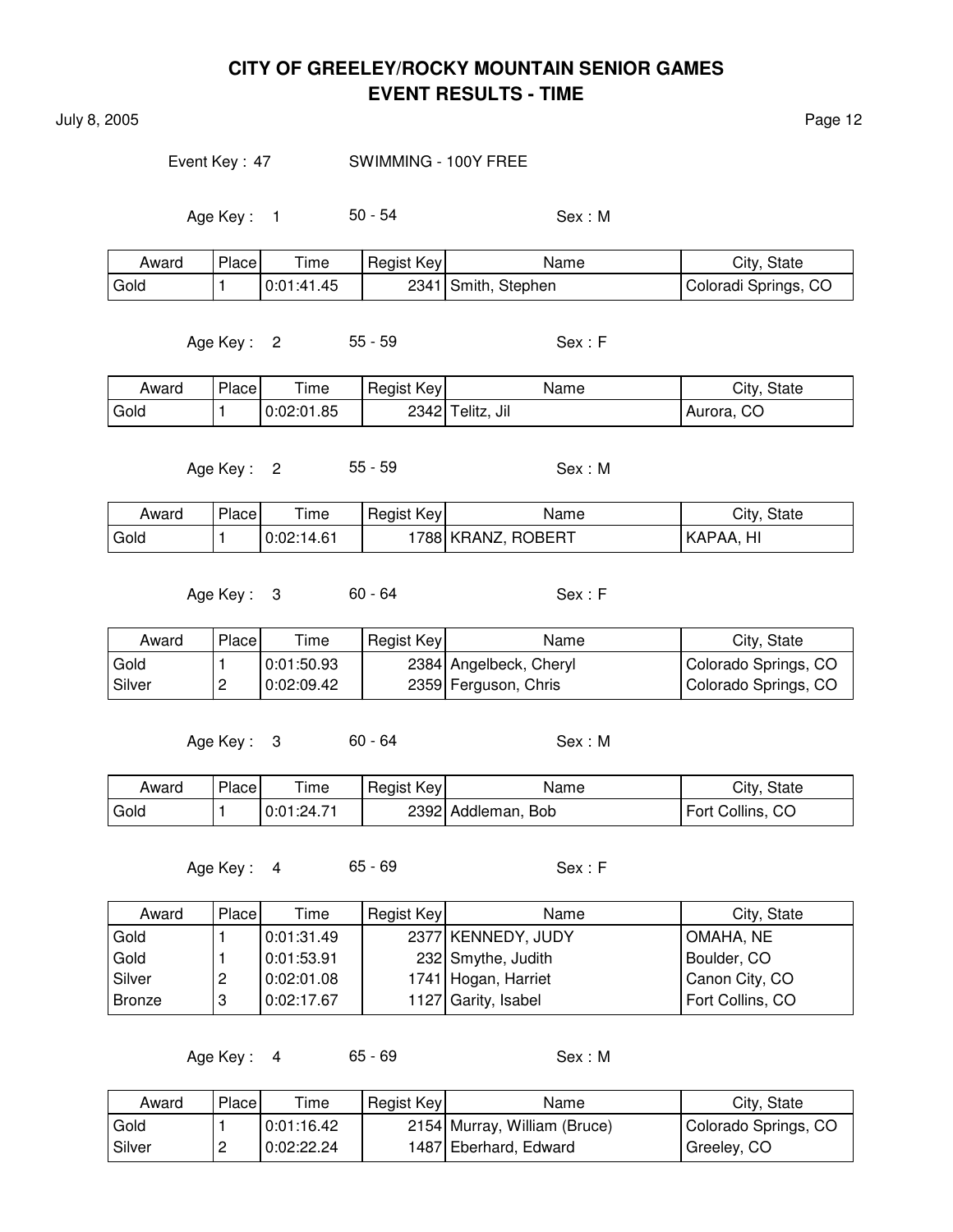July 8, 2005 Page 13

#### Event Key: 47 SWIMMING - 100Y FREE

Age Key : 5 70 - 74 Sex : F

| Award         | Place | Time       | Regist Key | Name                     | City, State      |
|---------------|-------|------------|------------|--------------------------|------------------|
| Gold          |       | 0:01:44.92 |            | 513 Garwood, Kathy       | Fort Collins, CO |
| Silver        | ←     | 0:02:02.22 |            | 2383 Weigand, Jacqueline | Westminster, CO  |
| <b>Bronze</b> | 3     | 0:02:06.83 |            | 1570 Eyre, Josepha       | Denver, CO       |

Age Key : 5 70 - 74 Sex : M

| Award | Place | Time       | Regist Key | Name                | City, State |
|-------|-------|------------|------------|---------------------|-------------|
| Gold  |       | 0:01:45.43 |            | 1904 Millman, Jerry | Greeley, CO |

Age Key : 6 75 - 79 Sex : M

| Award    | Place    | Time       | Regist Key | Name                | City, State      |
|----------|----------|------------|------------|---------------------|------------------|
| Gold     |          | 0:01:24.35 |            | 2425 Clegern, Wayne | Fort Collins, CO |
| l Silver | <u>_</u> | 0:01:26.75 |            | 1573 Skoog, John    | Estes Park, CO   |

Age Key : 7 80 - 84 Sex : F

| Award             | Place | $T$ ime    | Regist Key | Name              | City, State          |
|-------------------|-------|------------|------------|-------------------|----------------------|
| <sup>I</sup> Gold |       | 0:02:40.52 |            | 454 Gatza, Willie | Colorado Springs, CO |

Age Key: 7 80 - 84 Sex: M

Award Place Time Regist Key Name Name City, State Gold 1 0:01:45.20 315 Lindberg, Willard Fort Collins, CO Silver 2 0:02:14.65 530 Wood, Richard Aurora, CO

Age Key : 8 85 - 89 Sex : F

| Award | Place | ime        | Regist Key | Name                   | City.<br>State |
|-------|-------|------------|------------|------------------------|----------------|
| Gold  |       | 0:01:50.55 |            | 2128 Kendall,<br>Betty | Aurora, CO     |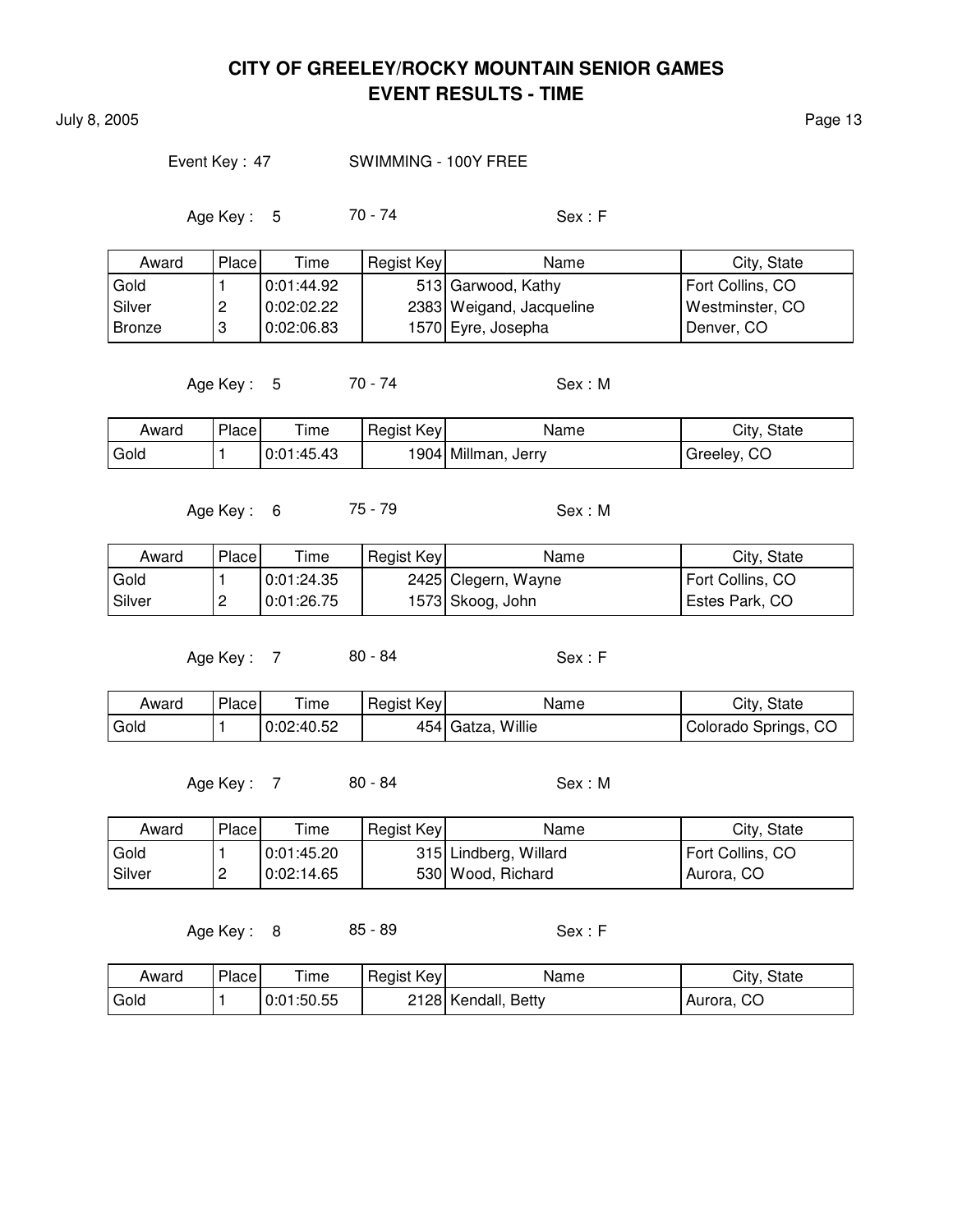July 8, 2005 Page 14

Event Key : 48 SWIMMING - 200Y BACK

Age Key : 4 65 - 69 Sex : F

| Award    | Place | Time       | Regist Key | Name                | City, State    |
|----------|-------|------------|------------|---------------------|----------------|
| Gold     |       | 0:03:39.79 |            | 280 Oberg, Jane     | Littleton, CO  |
| Silver   |       | 0:03:50.21 |            | 2377 KENNEDY, JUDY  | OMAHA, NE      |
| l Silver | ∠     | 0:04:51.66 |            | 1741 Hogan, Harriet | Canon City, CO |
| Bronze   | 3     | 0:09:41.74 |            | 169 Stock, Liz      | Denver, CO     |

Age Key : 5 70 - 74 Sex : F

| Award | Place | ıme        | Regist Key | Name                     | City, State     |
|-------|-------|------------|------------|--------------------------|-----------------|
| Gold  |       | 0:05:12.35 |            | 2383 Weigand, Jacqueline | Westminster, CO |

Age Key : 6 75 - 79 Sex : M

| Award  | Place | $T$ ime    | Regist Key | Name                | City, State      |
|--------|-------|------------|------------|---------------------|------------------|
| l Gold |       | 0.03.41.76 |            | 2425 Clegern, Wayne | Fort Collins, CO |

| Award  | Place | $\tau$ ime | Regist Key | Name              | City, State          |
|--------|-------|------------|------------|-------------------|----------------------|
| l Gold |       | 0:06:53.21 |            | 454 Gatza, Willie | Colorado Springs, CO |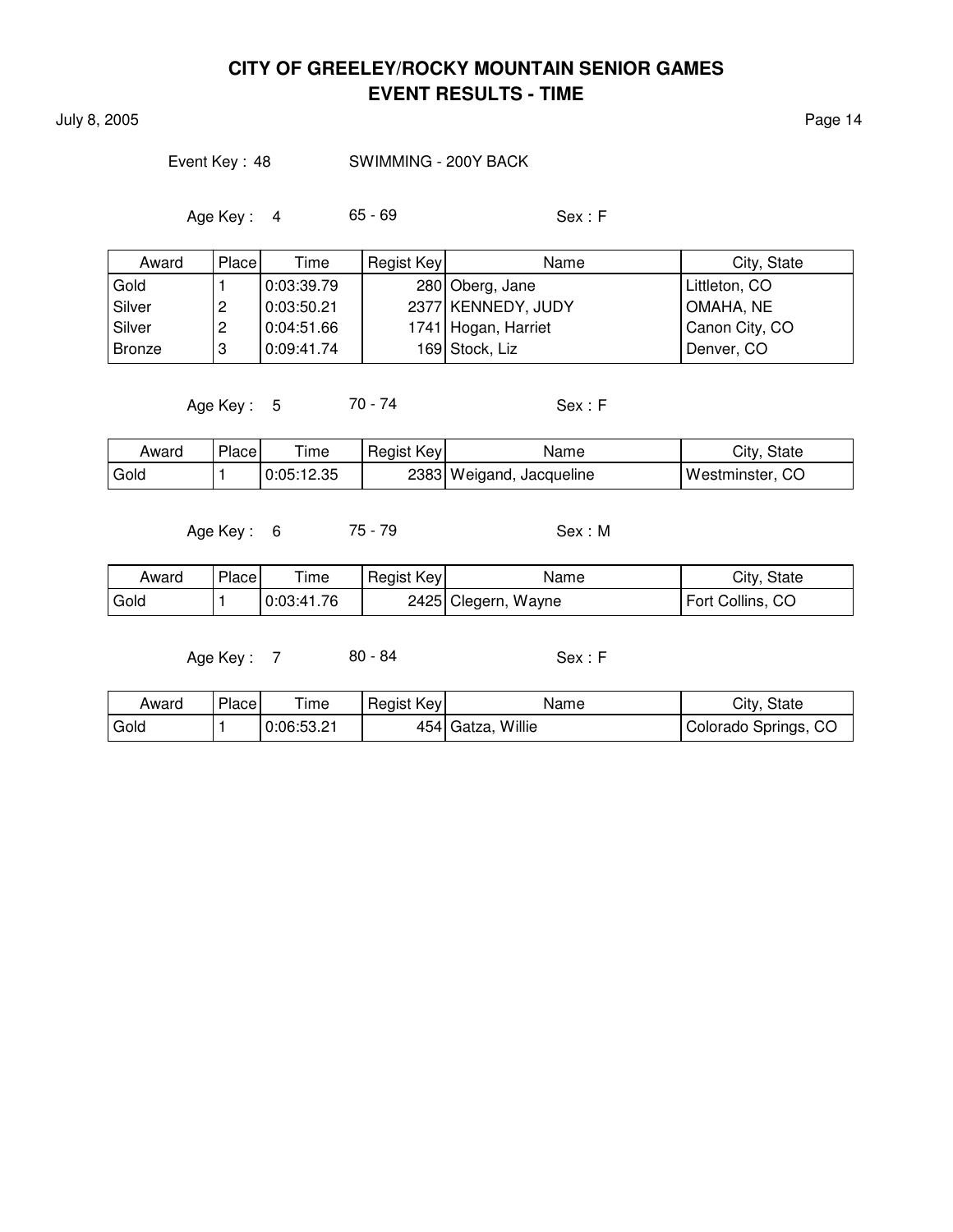July 8, 2005 Page 15

#### Event Key: 49 SWIMMING - 200Y FREE

Age Key : 3 60 - 64 Sex : F

| Award  | Place    | Time       | Regist Key | Name                   | City, State          |
|--------|----------|------------|------------|------------------------|----------------------|
| Gold   |          | 0:04:06.18 |            | 2384 Angelbeck, Cheryl | Colorado Springs, CO |
| Silver | <u>_</u> | 0:05:03.53 |            | 2359 Ferguson, Chris   | Colorado Springs, CO |

Age Key : 4 65 - 69 Sex : F

| Award         | Place | Time       | Regist Key | Name                | City, State      |
|---------------|-------|------------|------------|---------------------|------------------|
| Gold          |       | 0.03:11.11 |            | 280 Oberg, Jane     | Littleton, CO    |
| Silver        | ∼     | 0:03:26.81 |            | 2377 KENNEDY, JUDY  | OMAHA, NE        |
| Silver        | 2     | 0:04:10.40 |            | 232 Smythe, Judith  | Boulder, CO      |
| <b>Bronze</b> | 3     | 0:05:14.57 |            | 1127 Garity, Isabel | Fort Collins, CO |

Age Key : 4 65 - 69 Sex : M

| Award | Place | Time       | Regist Key | Name                         | City, State          |
|-------|-------|------------|------------|------------------------------|----------------------|
| Gold  |       | 0:02:49.50 |            | 2154 Murray, William (Bruce) | Colorado Springs, CO |

Age Key : 5 70 - 74 Sex : F

| Award  | Place    | Time       | Regist Key | Name                     | City, State       |
|--------|----------|------------|------------|--------------------------|-------------------|
| Gold   |          | 0:04:34.03 |            | 2383 Weigand, Jacqueline | l Westminster. CO |
| Silver | <u>_</u> | 0:04:38.77 |            | 1570 Eyre, Josepha       | Denver, CO        |

Age Key : 6 75 - 79 Sex : M

| Award  | Place    | Time       | Regist Key | Name                | City, State      |
|--------|----------|------------|------------|---------------------|------------------|
| Gold   |          | 0:03:16.22 |            | 2425 Clegern, Wayne | Fort Collins, CO |
| Silver | <u>_</u> | 0:03:26.85 |            | 1573 Skoog, John    | Estes Park, CO   |

| Award | Place | Time       | Regist Key | Name              | City, State          |
|-------|-------|------------|------------|-------------------|----------------------|
| Gold  |       | 0:06:01.99 |            | 454 Gatza, Willie | Colorado Springs, CO |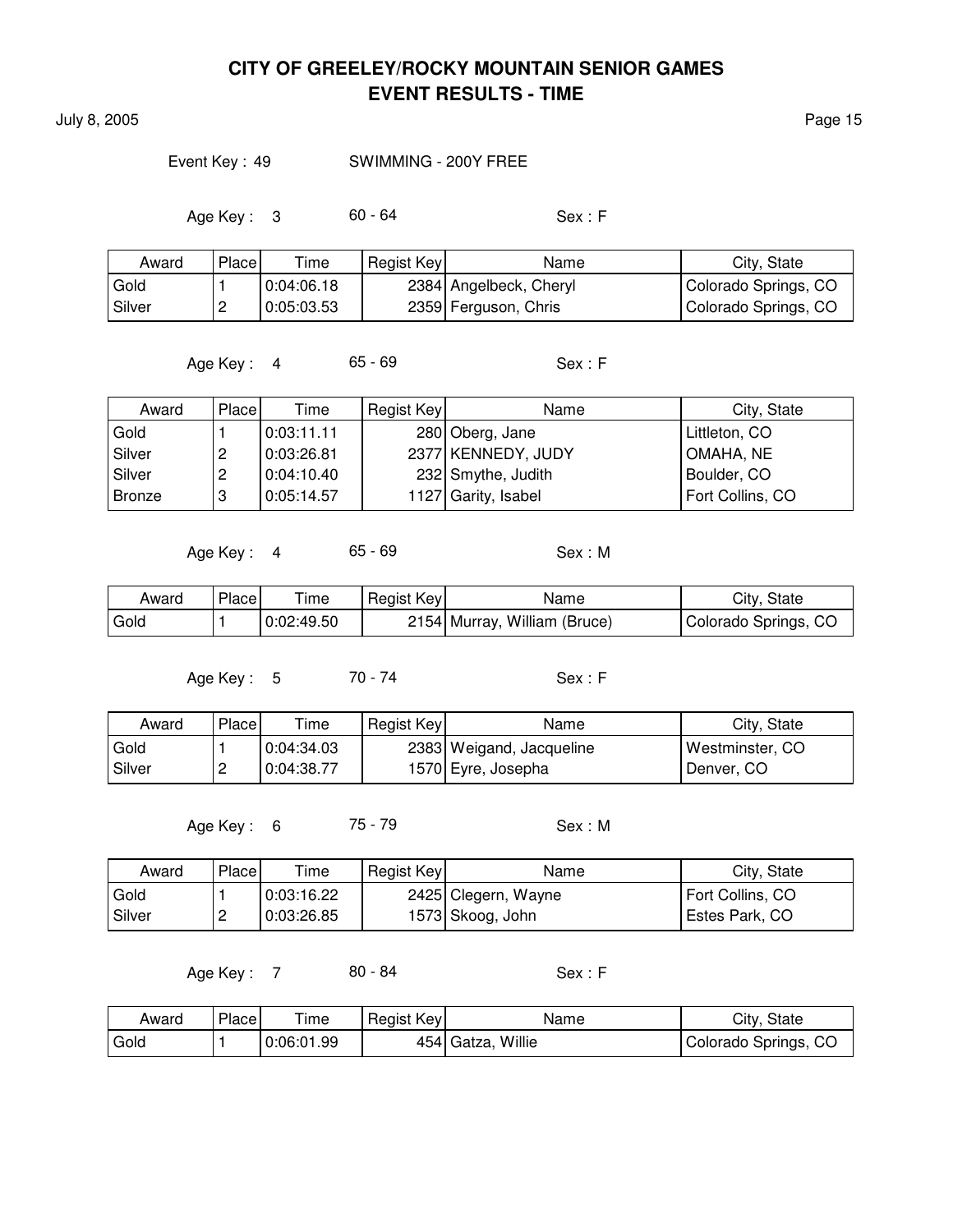July 8, 2005 Page 16

Event Key : 49 SWIMMING - 200Y FREE

| Award  | Place    | $T$ ime    | Regist Key | Name                  | City, State      |
|--------|----------|------------|------------|-----------------------|------------------|
| Gold   |          | 0:03:54.64 |            | 315 Lindberg, Willard | Fort Collins, CO |
| Silver | <u>_</u> | 0:04:52.61 |            | 530 Wood, Richard     | Aurora, CO       |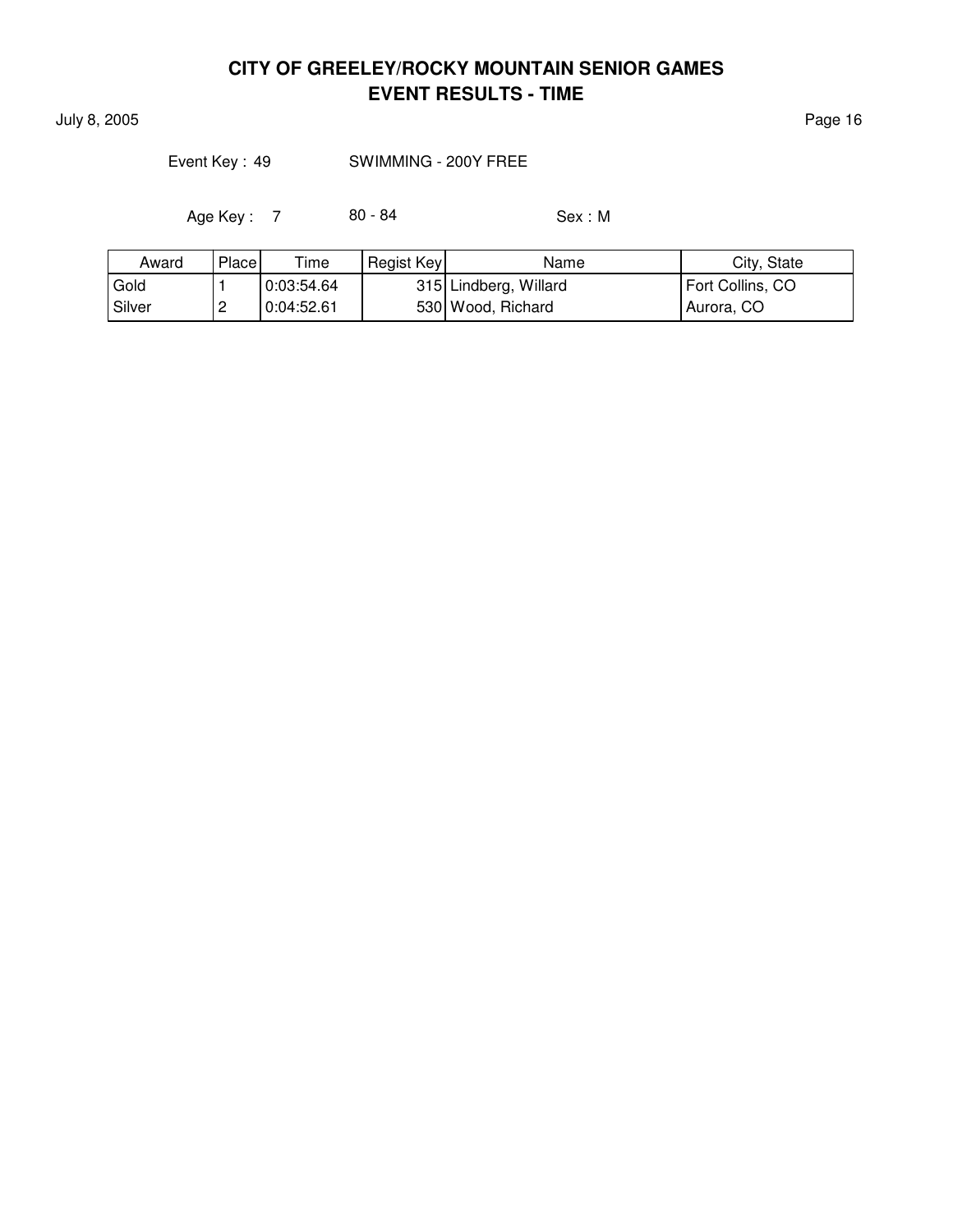July 8, 2005 Page 17

Event Key : 50 SWIMMING - 200Y IM

Age Key : 1 50 - 54 Sex : M

| Award | Place <sub>1</sub> | $T$ ime    | Regist Key | Name                | City, State          |
|-------|--------------------|------------|------------|---------------------|----------------------|
| Gold  |                    | 0:03:55.88 |            | 2341 Smith, Stephen | Coloradi Springs, CO |

Age Key : 4 65 - 69 Sex : F

Award Place Time Regist Key Name Name City, State Gold 1 0:03:40.48 280 Oberg, Jane Littleton, CO Silver | 2 | 0:04:39.26 | 232 Smythe, Judith | Boulder, CO Bronze | 3 | 0:06:39.83 | 1127 Garity, Isabel | Fort Collins, CO

Age Key : 4 65 - 69 Sex : M

| Award | <b>Place</b> | Time       | Regist Key | Name                 | City, State  |
|-------|--------------|------------|------------|----------------------|--------------|
| Gold  |              | 0:04:07.98 |            | 1562 HOLTHAUS, ROGER | NE<br>OMAHA. |

Age Key : 5 70 - 74 Sex : F

| Award             | Place | ime        | Regist Key | Name                     | City, State     |
|-------------------|-------|------------|------------|--------------------------|-----------------|
| <sup>'</sup> Gold |       | 0:05:34.15 |            | 2383 Weigand, Jacqueline | Westminster, CO |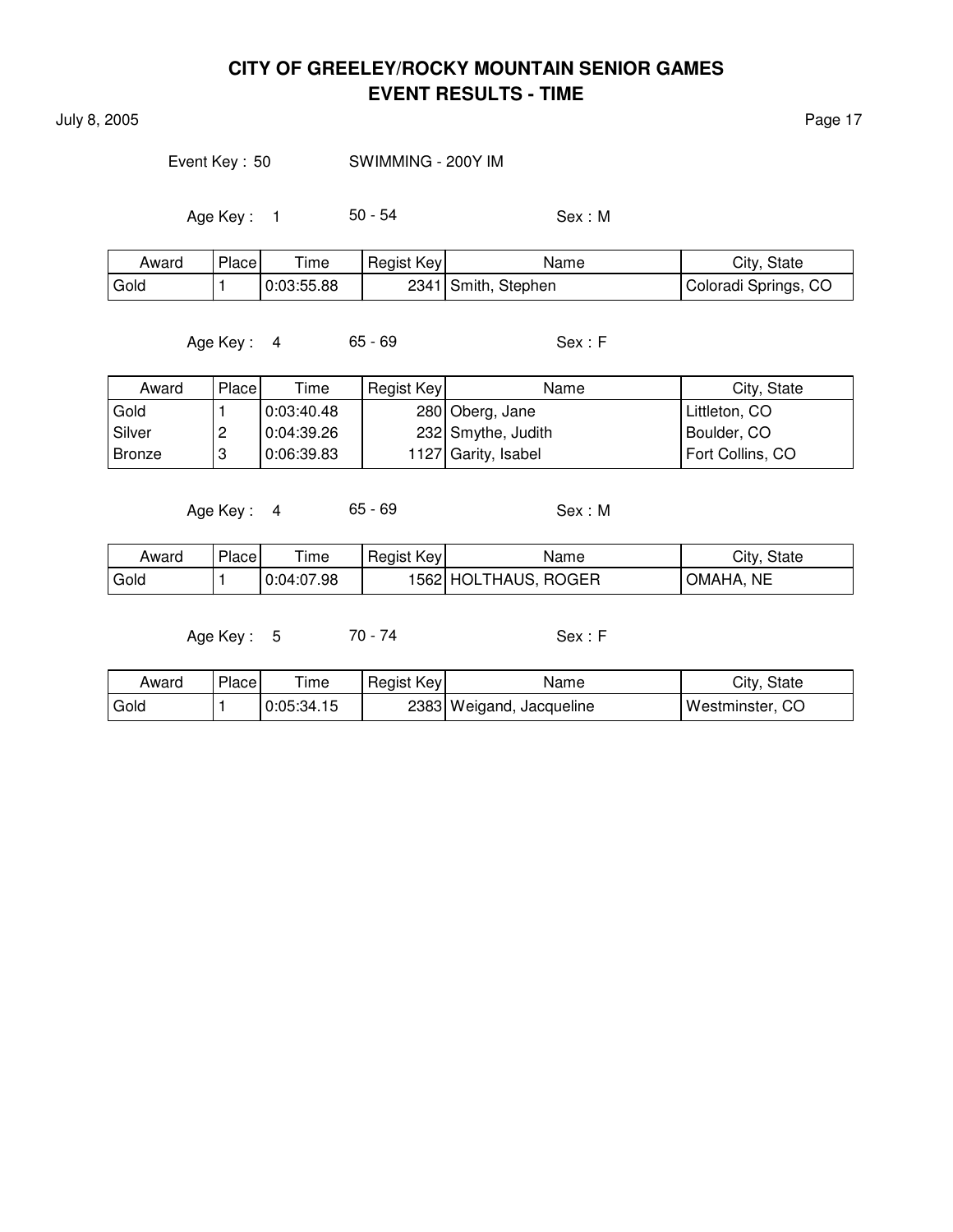July 8, 2005 Page 18

Event Key : 51 SWIMMING - 500Y FREE

Age Key : 2 55 - 59 Sex : M

| Award | Place | --<br>ime  | Regist Key | Name               | City, State |
|-------|-------|------------|------------|--------------------|-------------|
| Gold  |       | 0:06:19.29 |            | 460 Carney, Thomas | Golden, CO  |

Age Key : 4 65 - 69 Sex : F

| Award | Place | ime        | Regist Key | Name            | City, State   |
|-------|-------|------------|------------|-----------------|---------------|
| Gold  |       | 0:09:38.16 |            | 280 Oberg, Jane | Littleton, CO |

Age Key : 5 70 - 74 Sex : F

| Award  | Place | ime        | Regist Key | Name                     | City, State     |
|--------|-------|------------|------------|--------------------------|-----------------|
| l Gold |       | 0:11:34.16 |            | 2383 Weigand, Jacqueline | Westminster, CO |

Age Key : 6 75 - 79 Sex : M

| Award | <b>Place</b> | ime        | Regist Key | Name                | City, State      |
|-------|--------------|------------|------------|---------------------|------------------|
| Gold  |              | 0:08:50.54 |            | 2425 Clegern, Wayne | Fort Collins, CO |

| Award | Place | Time       | Regist Key | Name                  | City, State      |
|-------|-------|------------|------------|-----------------------|------------------|
| Gold  |       | 0:10:51.86 |            | 315 Lindberg, Willard | Fort Collins, CO |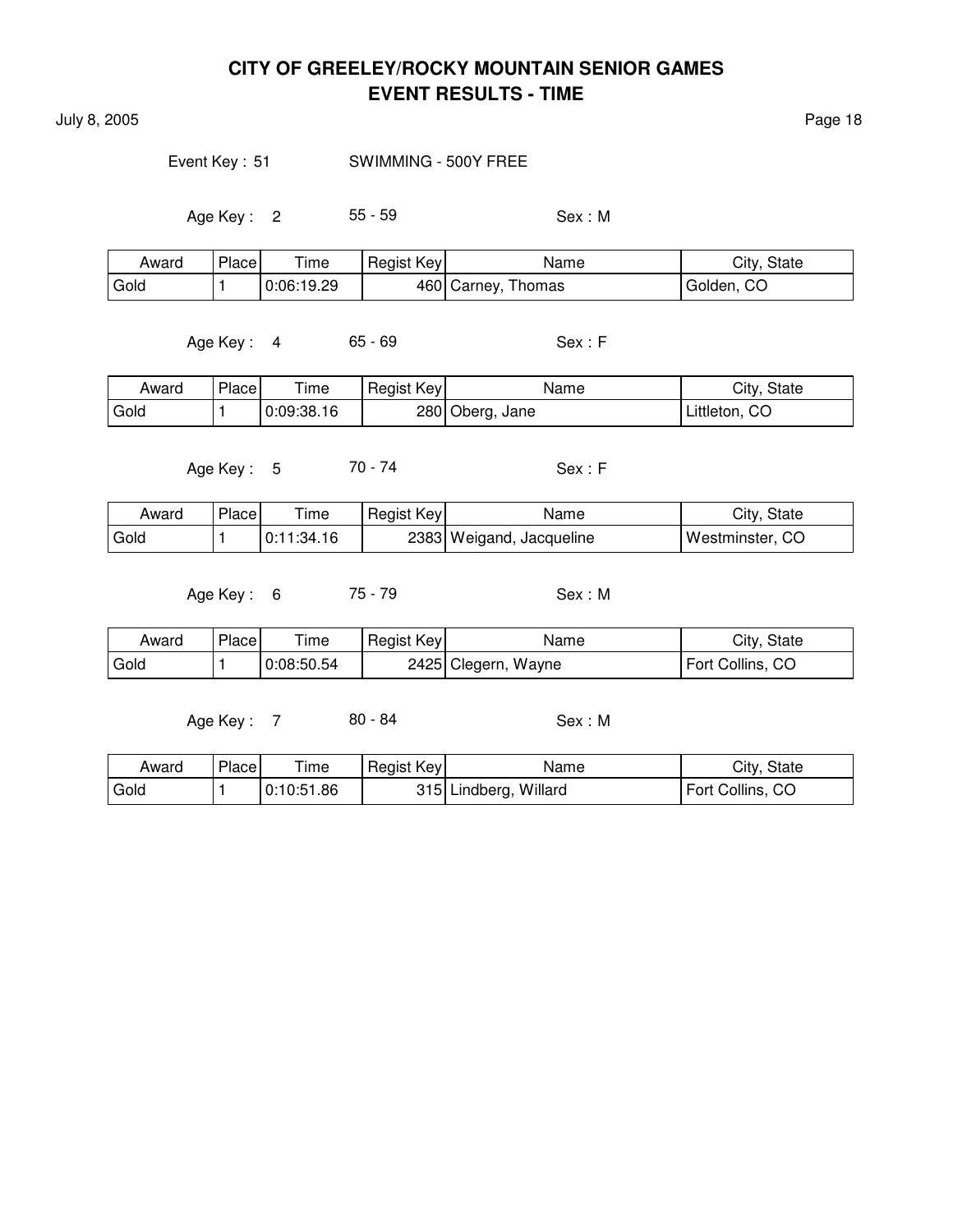July 8, 2005 Page 19

Event Key : 52 Swimming- 25 Backstroke

Age Key : 2 55 - 59 Sex : M

| Award | Place | $T$ ime    | Regist Key | Name               | City, State          |
|-------|-------|------------|------------|--------------------|----------------------|
| Gold  |       | 0:00:22.56 |            | 2418 Lohr, Richard | Colorado Springs, CO |

Age Key : 6 75 - 79 Sex : M

| Award    | Place    | Time       | Regist Key | Name                | City, State      |
|----------|----------|------------|------------|---------------------|------------------|
| Gold     |          | 0:00:25.24 |            | 333 Chambers, John  | Fort Collins, CO |
| l Silver | <u>_</u> | 0:00:36.00 |            | 560 Zeleny, Richard | Pueblo, CO       |

| Award             | Place | --<br>ime  | Regist Key | Name               | City, State         |
|-------------------|-------|------------|------------|--------------------|---------------------|
| <sup>I</sup> Gold |       | 0:00:31.44 |            | Peggy<br>'Santich, | Fort Collins,<br>CO |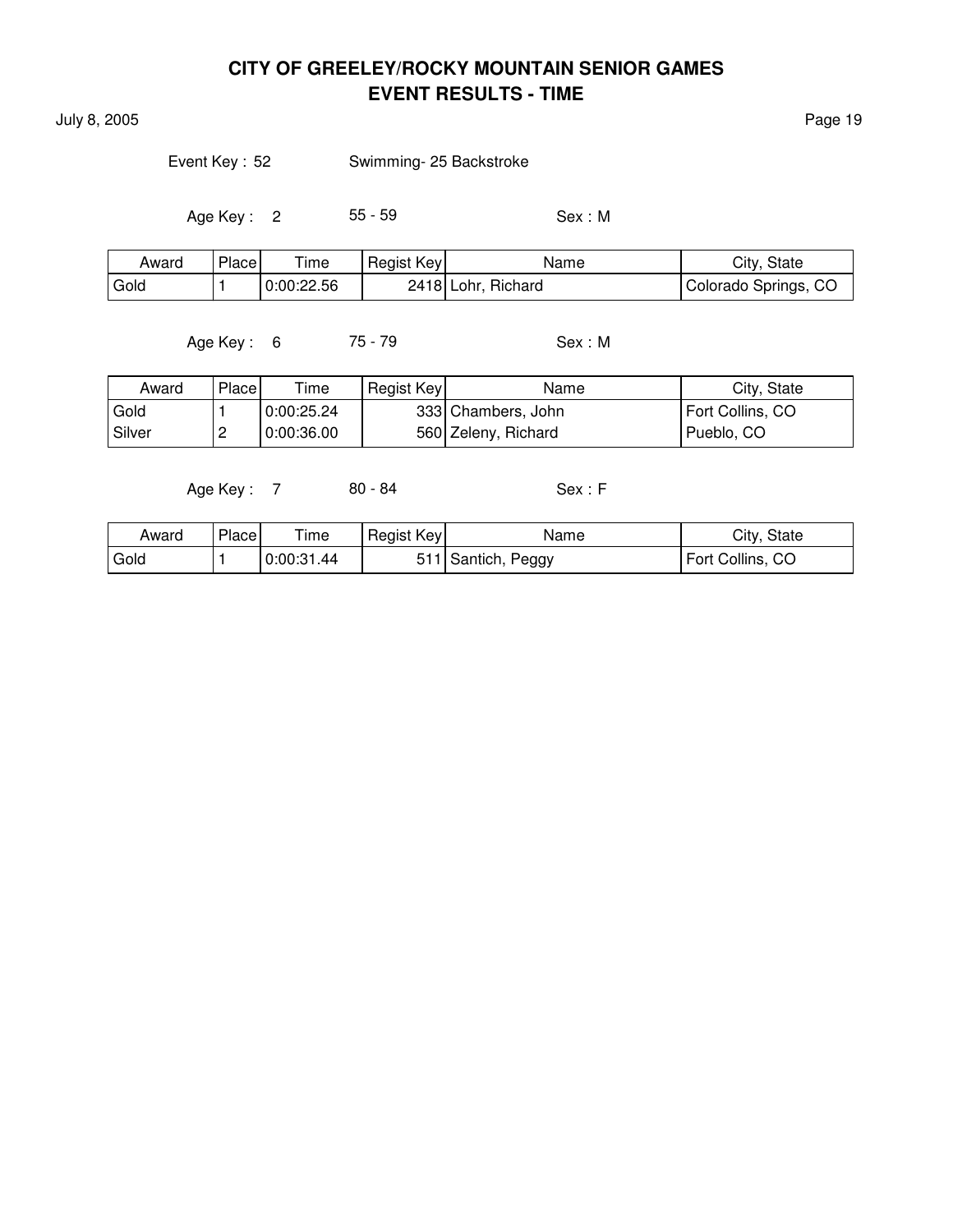July 8, 2005 Page 20

Event Key : 53 Swimming- 25 Breaststroke

Age Key : 5 70 - 74 Sex : M

| Award | Place | $T$ ime    | Regist Key | Name                   | City, State    |
|-------|-------|------------|------------|------------------------|----------------|
| Gold  |       | 0:00:20.94 |            | 102 Strom, Bengt (Ben) | Centennial, CO |

Age Key : 6 75 - 79 Sex : M

| Award | Place <sub>1</sub> | ime        | Regist Key | Name               | City, State      |
|-------|--------------------|------------|------------|--------------------|------------------|
| Gold  |                    | 0:00:23.60 |            | 333 Chambers, John | Fort Collins, CO |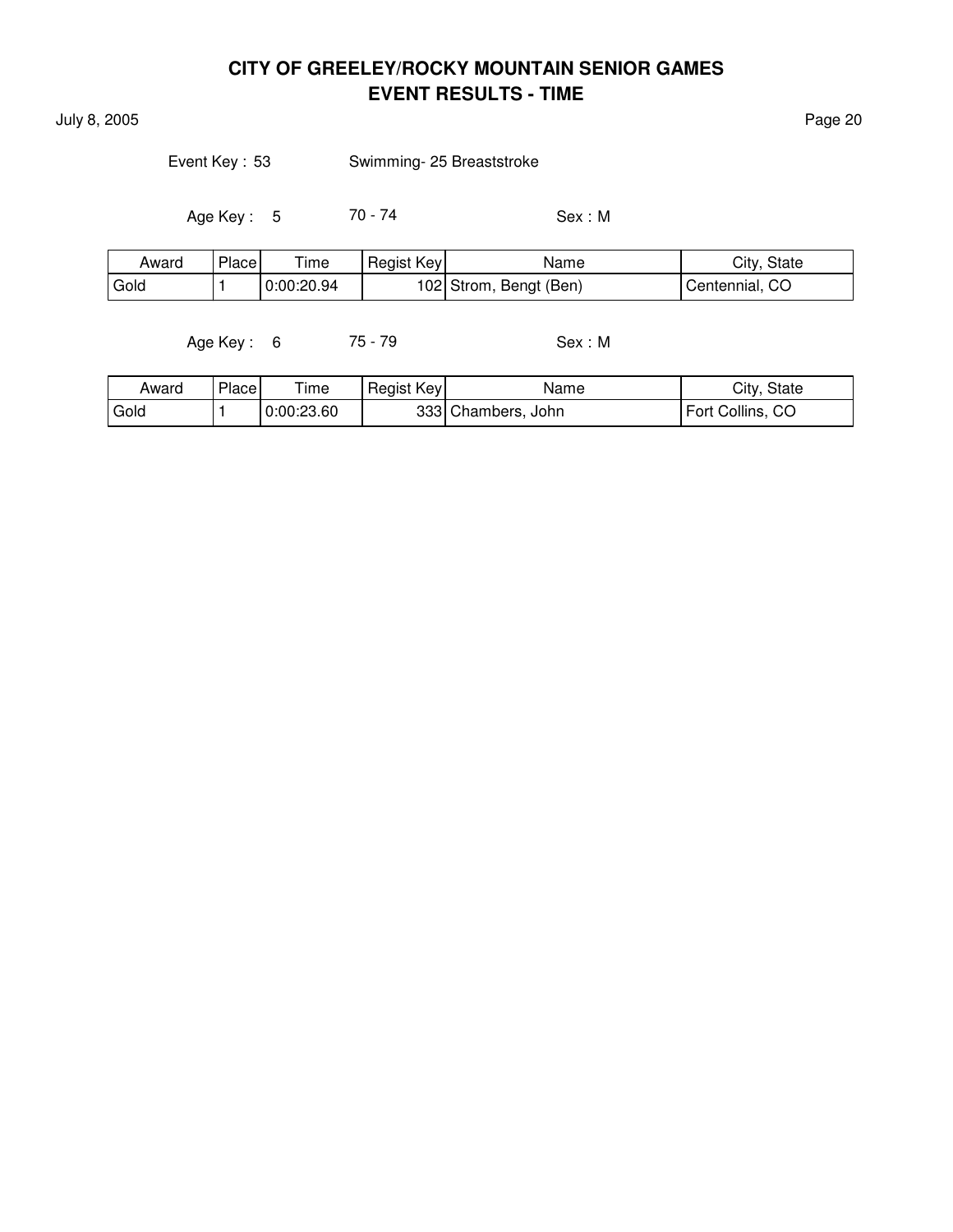July 8, 2005 Page 21

Event Key: 54 Swimming- 25 Elem. Back

Age Key : 2 55 - 59 Sex : F

| Award | Place | $\tau$ ime | Regist Key | Name                     | City, State  |
|-------|-------|------------|------------|--------------------------|--------------|
|       |       | 0:00:46.89 |            | 1593 Kuchenbrod, Cynthia | Loveland, CO |

Age Key : 5 70 - 74 Sex : M

| Award | Place | Time       | Regist Key | Name                   | City, State    |
|-------|-------|------------|------------|------------------------|----------------|
|       |       | 0:00:26.00 |            | 102 Strom, Bengt (Ben) | Centennial, CO |

Age Key : 6 75 - 79 Sex : M

| Award | Place | Time       | Regist Key | Name                | City, State      |
|-------|-------|------------|------------|---------------------|------------------|
|       |       | 0:00:33.82 |            | 333 Chambers, John  | Fort Collins, CO |
|       |       | 0.00.42.66 |            | 560 Zeleny, Richard | Pueblo, CO       |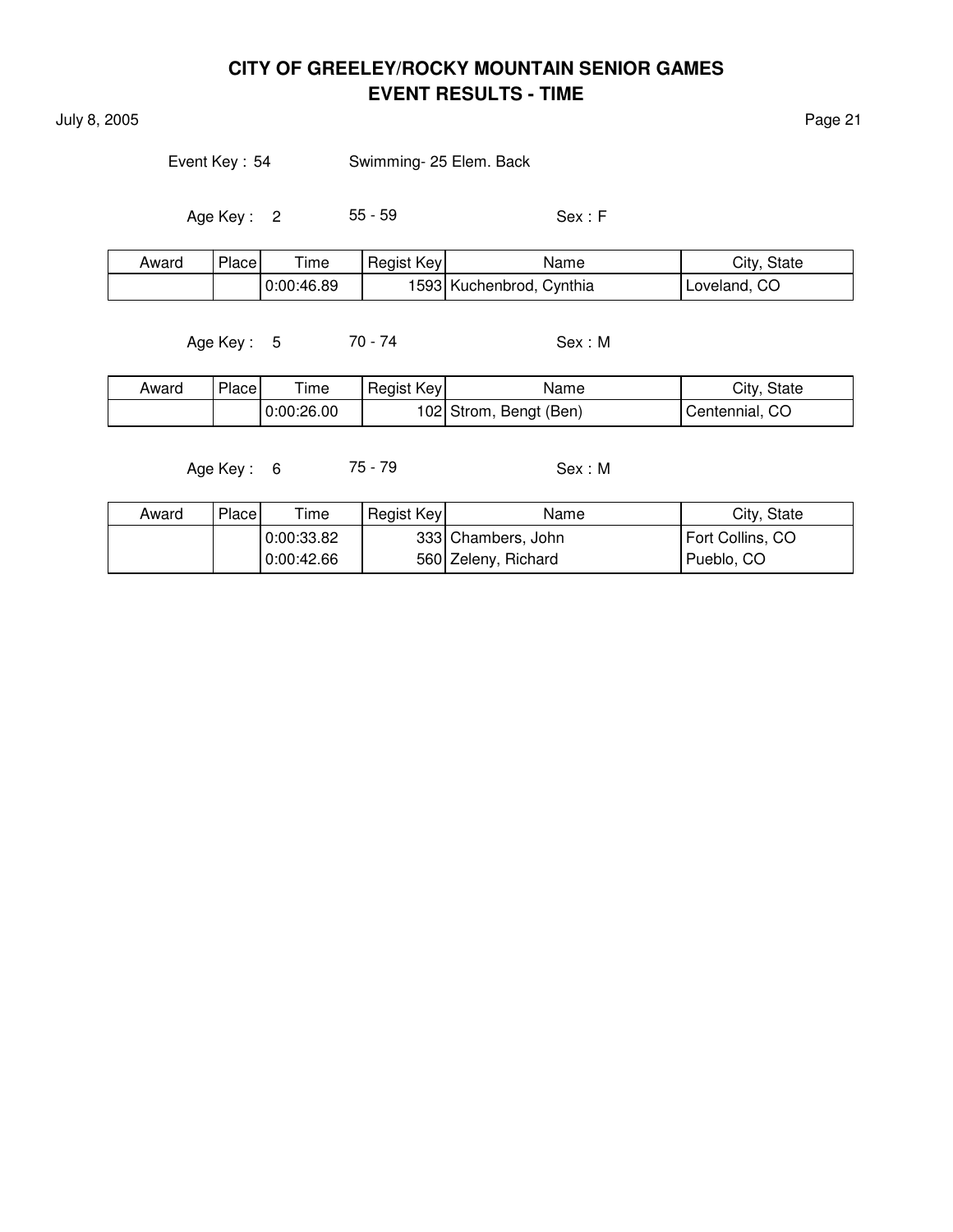July 8, 2005 Page 22

Event Key: 55 Swimming- 25 Frontcrawl

Age Key : 5 70 - 74 Sex : F

| Award | Place | Time       | Regist Key | Name                   | City, State  |
|-------|-------|------------|------------|------------------------|--------------|
| Gold  |       | 0:00:27.99 |            | 2033 McCollum, Madonna | Brighton, CO |

Age Key : 5 70 - 74 Sex : M

| Award | Place | ime        | Regist Key | Name                   | City, State    |
|-------|-------|------------|------------|------------------------|----------------|
| Gold  |       | 0:00:16.88 |            | 102 Strom, Bengt (Ben) | Centennial, CO |

Age Key : 6 75 - 79 Sex : M

| Award    | Place    | Time       | Regist Key | Name                | City, State      |
|----------|----------|------------|------------|---------------------|------------------|
| Gold     |          | 0.00:18.06 |            | 333  Chambers, John | Fort Collins, CO |
| l Silver | <u>_</u> | 0:00:22.67 |            | 560 Zeleny, Richard | Pueblo, CO       |

| Award | Place | Time       | Regist Key | Name               | City, State      |
|-------|-------|------------|------------|--------------------|------------------|
| Gold  |       | 0:00:23.47 |            | 511 Santich, Peggy | Fort Collins, CO |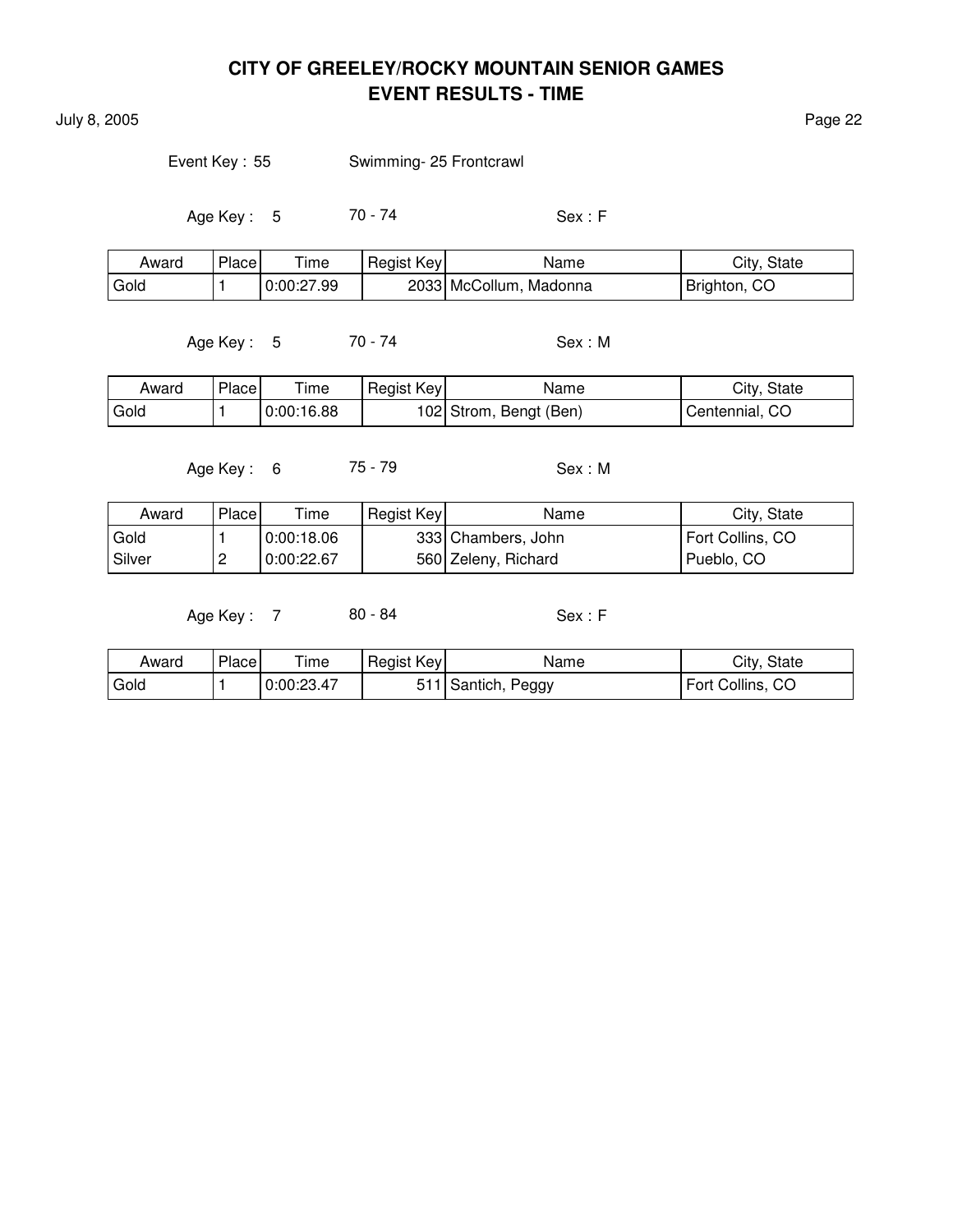July 8, 2005 Page 23

| Event Key: 56 | Swimming- 25 Sidestroke |
|---------------|-------------------------|
|               |                         |

Age Key : 6 75 - 79 Sex : M

| Award | Place | ÷.<br>ime  | Regist Key | Name                | City, State |
|-------|-------|------------|------------|---------------------|-------------|
| Gold  |       | 0:00:35.38 |            | 560 Zeleny, Richard | Pueblo, CO  |

| Award  | Place | ime        | Regist Key | Name                      | City, State      |
|--------|-------|------------|------------|---------------------------|------------------|
| ' Gold |       | 0:00:30.76 |            | $ 1 $ Santich, .<br>Peggy | Fort Collins, CO |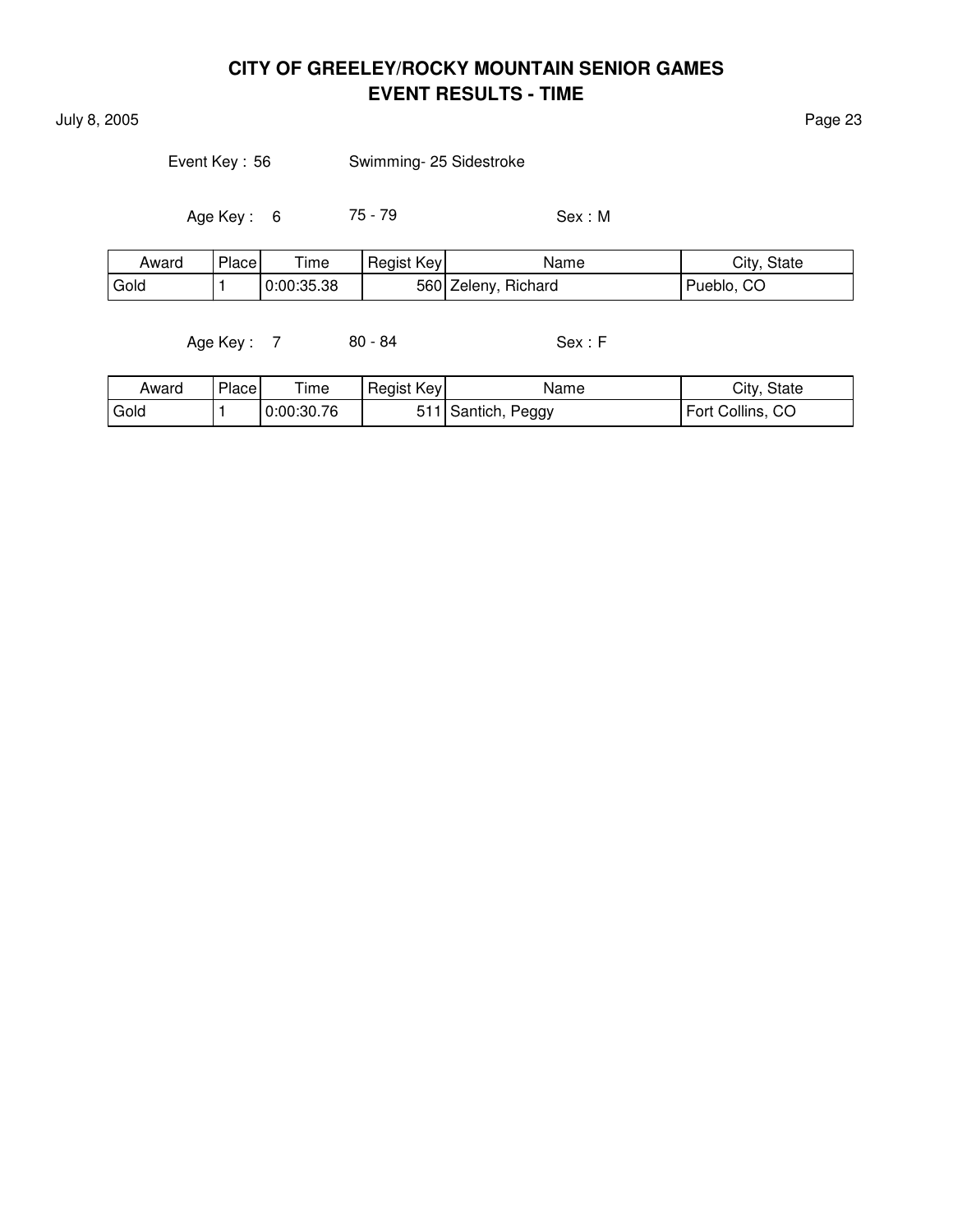July 8, 2005 Page 24

Event Key : 57 Swimming- 25 Butterfly

Age Key : 6 75 - 79 Sex : M

| Award | Place | --<br>ime  | Regist Key | Name               | City, State      |
|-------|-------|------------|------------|--------------------|------------------|
| Gold  |       | 0:00:27.66 |            | 333 Chambers, John | Fort Collins, CO |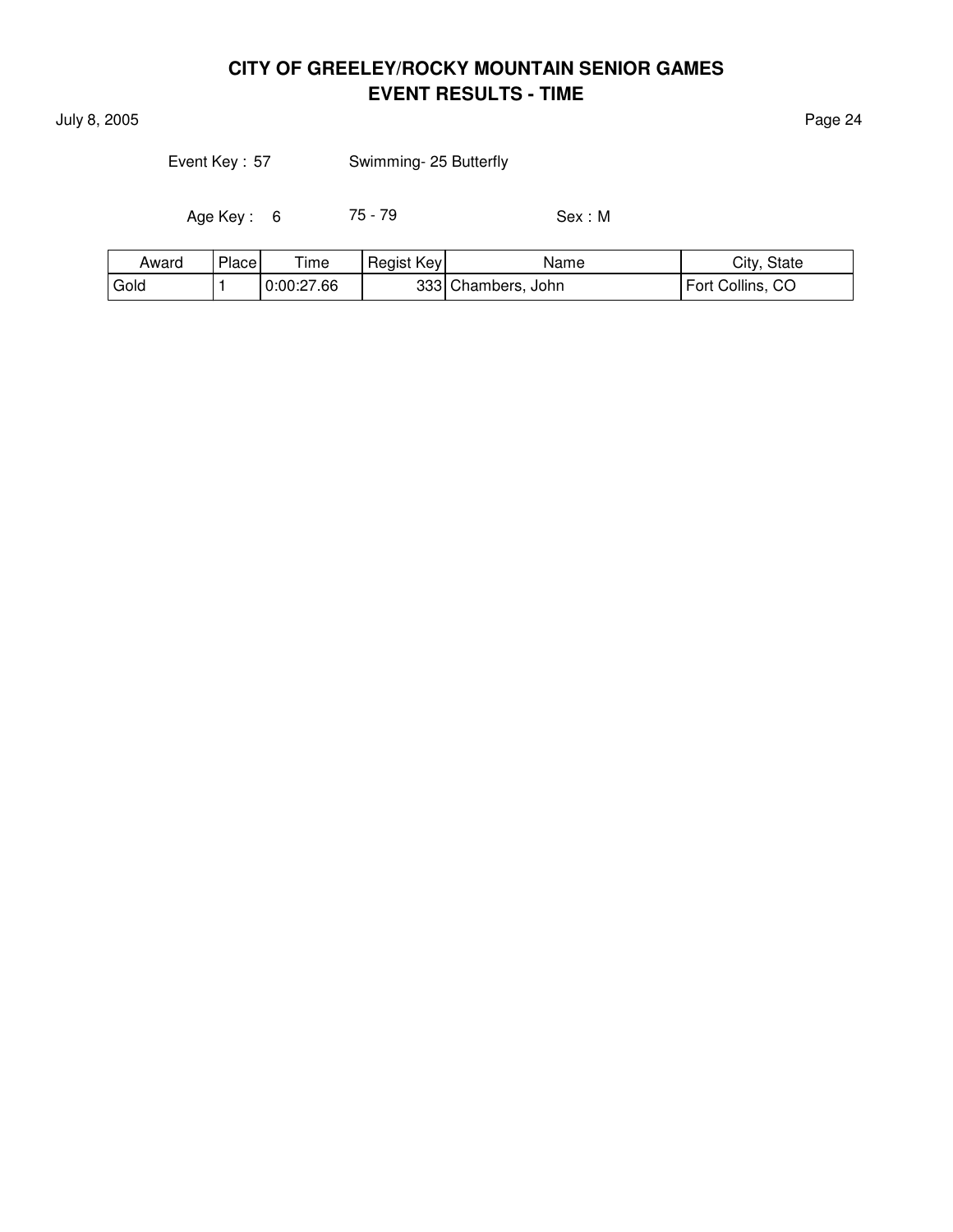July 8, 2005 Page 25

| Event Key: 58 |  | Swimming- 50 Sidestroke |
|---------------|--|-------------------------|
|---------------|--|-------------------------|

Age Key : 2 55 - 59 Sex : M

| Award             | Place | $T$ ime    | Regist Key | Name               | City, State          |
|-------------------|-------|------------|------------|--------------------|----------------------|
| <sup>I</sup> Gold |       | 0:01:00.91 |            | 2418 Lohr, Richard | Colorado Springs, CO |

Age Key : 6 75 - 79 Sex : M

| Award | Place | ime        | Regist Key | Name                | City, State |
|-------|-------|------------|------------|---------------------|-------------|
| Gold  |       | 0:01:31.53 |            | 560 Zeleny, Richard | Pueblo, CO  |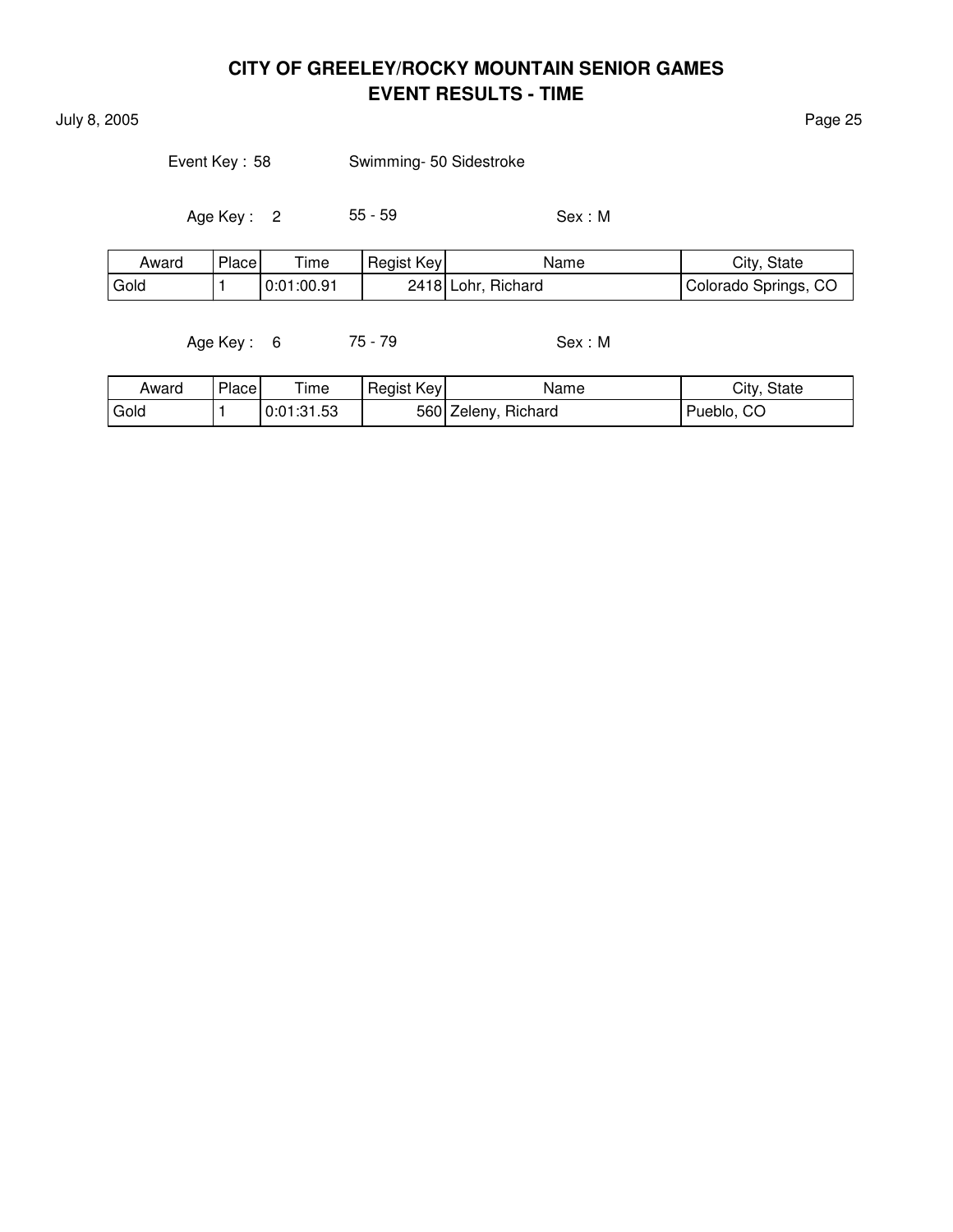July 8, 2005 Page 26

Event Key : 59 SWIMMING - 100 IM

Age Key : 1 50 - 54 Sex : M

| Award | Place | Time       | Regist Key | Name                | City, State          |
|-------|-------|------------|------------|---------------------|----------------------|
| Gold  |       | 0:01:40.39 |            | 2341 Smith, Stephen | Coloradi Springs, CO |

Age Key : 3 60 - 64 Sex : F

| Award | Place | $\mathsf{r}$ ime | Regist Key | Name                   | City, State      |
|-------|-------|------------------|------------|------------------------|------------------|
| Gold  |       | 0:01:48.73       |            | 1782 Dickey, Mary Jean | Fort Collins, CO |

Age Key : 4 65 - 69 Sex : F

| Award | Place | l ime      | Regist Key | Name            | City, State   |
|-------|-------|------------|------------|-----------------|---------------|
| Gold  |       | 0:01:38.82 |            | 280 Oberg, Jane | Littleton, CO |

Age Key : 4 65 - 69 Sex : M

| Award | <b>Place</b> | Time       | Regist Key | Name                 | City, State          |
|-------|--------------|------------|------------|----------------------|----------------------|
| Gold  |              | 0:01:44.50 |            | 1562 HOLTHAUS, ROGER | <b>NE</b><br>`OMAHA. |

Age Key: 5 70 - 74 Sex: F

| Award | Place | ime        | Regist Key | Name                     | City, State       |
|-------|-------|------------|------------|--------------------------|-------------------|
| Gold  |       | 0:02:45.52 |            | 2383 Weigand, Jacqueline | ' Westminster. CO |

Age Key : 7 80 - 84 Sex : F

| Award | Place. | — .<br>ime | Regist Key | Name             | City, State          |
|-------|--------|------------|------------|------------------|----------------------|
| Gold  |        | 0:03:58.92 | 454        | Willie<br>Gatza, | Colorado Springs, CO |

Age Key : 8 85 - 89 Sex : F

| Award | Place | Time       | Regist Key | Name                | City, State |
|-------|-------|------------|------------|---------------------|-------------|
| Gold  |       | 0:02:44.52 |            | 2128 Kendall, Betty | Aurora, CO  |